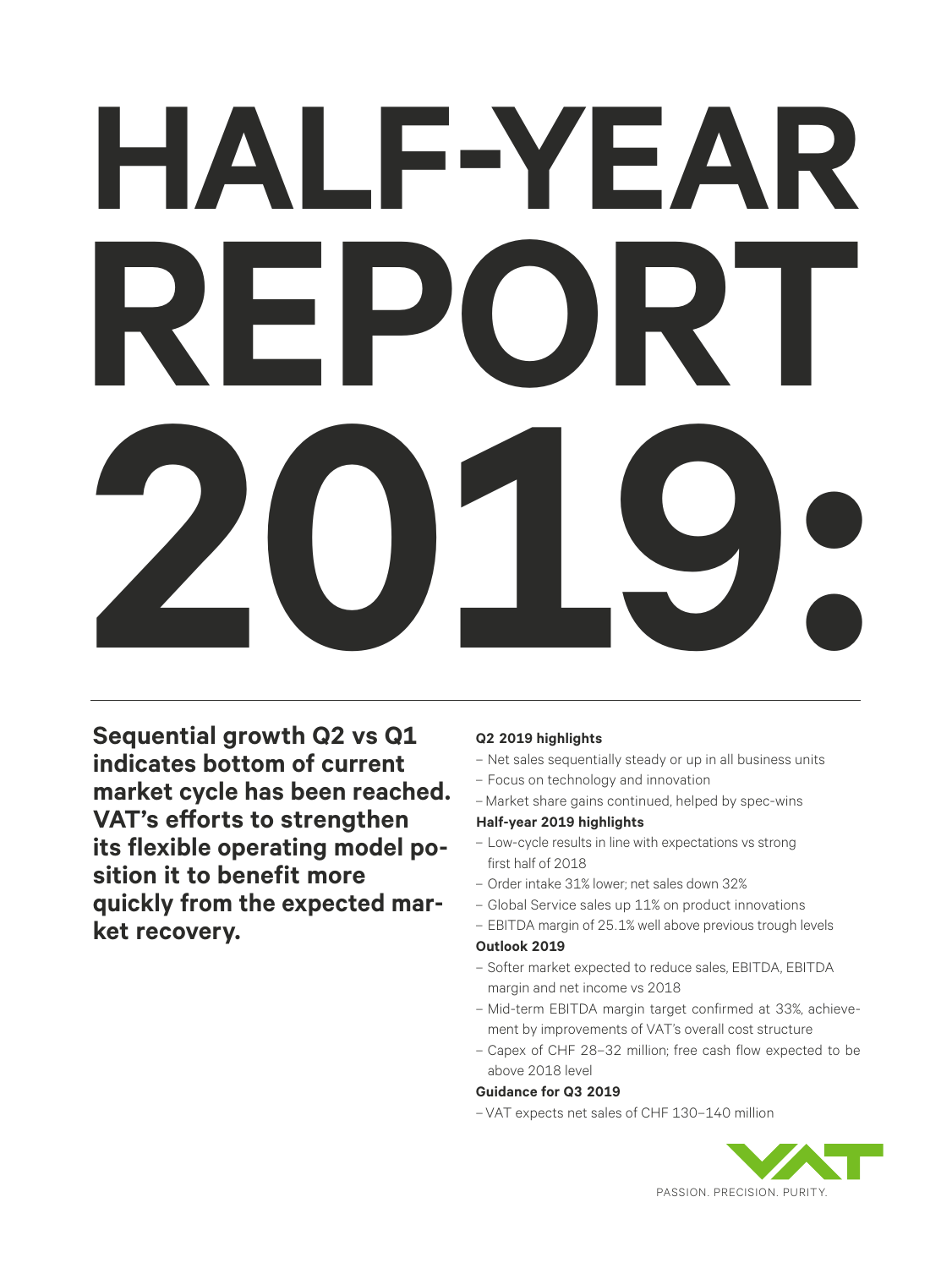# Key Figures

| In CHF million                                           | 6M 2019 | 6M 2018 | Change   |
|----------------------------------------------------------|---------|---------|----------|
| Order intake                                             | 261.6   | 380.9   | $-31.3%$ |
| Order backlog as of June 30, 2019, and December 31, 2018 | 111.8   | 113.6   | $-1.6%$  |
|                                                          |         |         |          |
| Net sales                                                | 263.0   | 386.6   | $-32.0%$ |
| Gross profit                                             | 161.1   | 235.8   | $-31.7%$ |
| Gross profit margin                                      | 61.3%   | 61.0%   |          |
| <b>EBITDA</b>                                            | 65.9    | 122.1   | $-46.0%$ |
| EBITDA margin                                            | 25.1%   | 31.6%   |          |
| EBIT                                                     | 43.0    | 105.0   | $-59.1%$ |
| EBIT margin                                              | 16.3%   | 27.2%   |          |
| Net income                                               | 24.9    | 83.6    | $-70.2%$ |
| Net income margin                                        | 9.5%    | 21.6%   |          |
| Earnings per share (in CHF)                              | 0.83    | 2.79    | $-70.3%$ |
| Cash flow from operating activities                      | 51.9    | 80.9    | $-35.8%$ |
| Capex <sup>1</sup>                                       | 6.7     | 33.7    | $-80.1%$ |
| Capex margin                                             | 2.6%    | 8.7%    |          |
| Free cash flow <sup>2</sup>                              | 45.2    | 47.3    | $-4.4%$  |
| Free cash flow margin                                    | 17.2%   | 12.2%   |          |
| Free cash flow conversion rate <sup>3</sup>              | 68.6%   | 38.7%   |          |

| In CHF million           | 2019<br>as of June 30 | 2018<br>as of Dec 31 |          |
|--------------------------|-----------------------|----------------------|----------|
|                          |                       |                      |          |
| Total assets             | 974.2                 | 968.2                | 0.6%     |
| <b>Total liabilities</b> | 507.8                 | 404.0                | 25.7%    |
| Equity                   | 466.4                 | 564.2                | $-17.3%$ |
| Net debt                 | 236.7                 | 147.6                | 60.4%    |
| Number of employees      | 1,714                 | 1,927                | $-213$   |

1 Capex contain purchases of property, plant equipment and intangible assets and proceeds from sale of property, plant and equipment<br>2 Free cash flow is calculated as cash flow from operating activities minus cash flow fro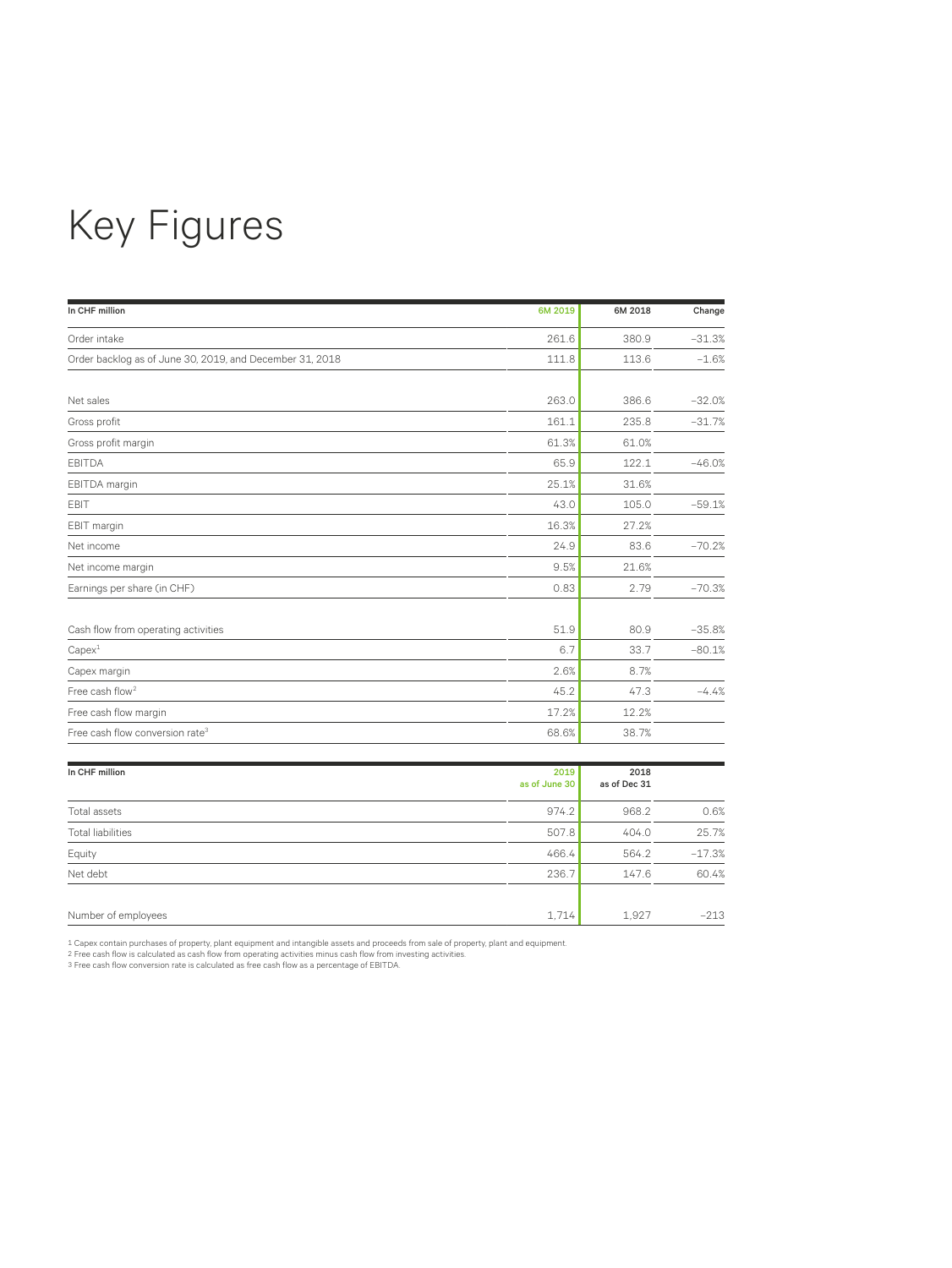# **Net sales** in CHF million



## **Net sales development** in CHF million



**EBITDA** in CHF million



**Net sales**  by segment

**Net sales**  by region



**75 VALVES 22 GLOBAL SERVICE 3 INDUSTRY**

2018 **84 VALVES 13 GLOBAL SERVICE 3 INDUSTRY**



**47 ASIA 34 AMERICAS 19 EMEA**

2018 **52 ASIA 31 AMERICAS 17 EMEA**

**EBITDA margin** in %

**25.1**

**Free cash flow** in CHF million

**45.2** 2018 **47.3**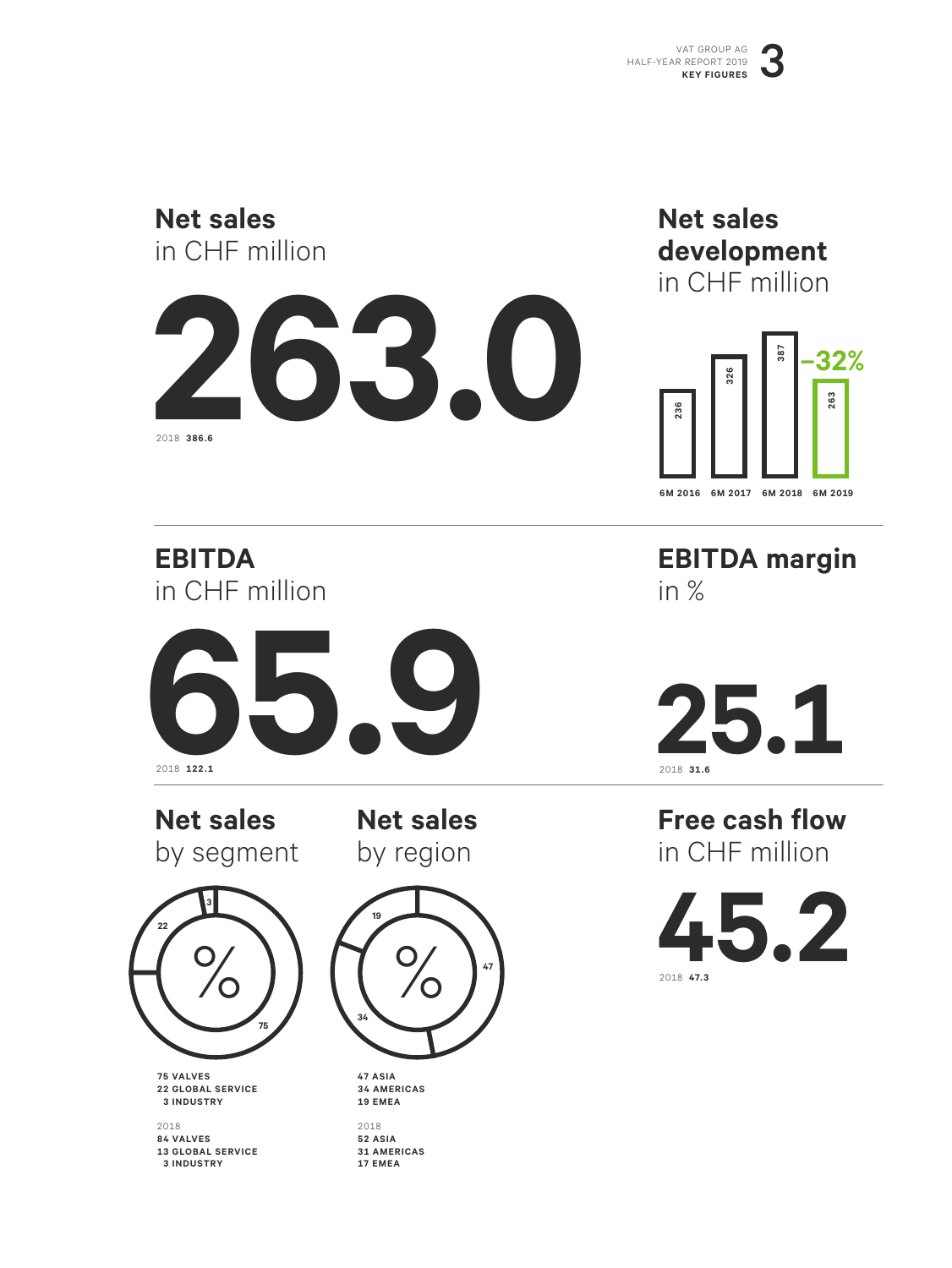# Sequential growth Q2 vs Q1 indicates bottom of current market cycle has been reached

### **Q2 Summary**

The cyclical market downturn showed the first signs of easing in the second quarter as VAT's Q2 order intake and net sales improved on a sequential basis compared with the first quarter of the year. Order intake in the second quarter grew 5% versus the first quarter to CHF 134 million. Q2 net sales were 6% higher than the first quarter at CHF 135 million, at the top end of the company's Q2 guidance.

Compared with the same period in 2018, the order intake decreased 19%. Net sales were 28% lower compared to the near-record level in the second quarter 2018. The declines reflect the sharp cyclical market downturn that began in the middle of 2018.

Overall, semiconductor and display manufacturers remain cautious in their capital investments. However, the original equipment manufacturers (OEMs) are developing a record number of new production platforms in anticipation of further technology advances and the expected medium-term recovery in equipment spending. This includes new process technologies, such as atomic layer deposition (ALD), which is key to the latest generation of thin-film applications.

The sequential improvement in volumes from the first quarter to the second quarter of 2019 allowed VAT, as of July 1, to end the short-time work scheme for about 400 production employees in Switzerland. The company had introduced the scheme in the third quarter of 2018 as a way to rapidly adjust its cost base in response to the market downturn while minimizing impacts on its highly-skilled workforce.

### **Segment Review**

Compared to the strong results in the second quarter of 2018, the Valves segment – VAT's largest business – reported a year-over-year net sales decline in the second quarter of 36% to CHF 101 million. Net sales in Global Service were 23% higher at CHF 30 million. Net sales in the Industry segment were down 17% to CHF 4 million, mainly the result of moving the company's third-partly bellows business from the Industry segment to the Valves segment, effective January 1, 2019. On a sequential basis, Q2 net sales were steady to higher in all business units compared with the first quarter of 2019.

### **Six-Month Summary**

The overall first-half results reflect the comparison with a very strong first half of 2018, when sales reached near-record levels before declining sharply in the second half as the market cycle turned negative. The downturn resulted from lower capital investments by semiconductor manufacturers as they adjusted to temporary overcapacity. Demand in other key markets, such as digital displays, remained challenging, while solar and general industry showed slightly positive trends.

VAT's order intake in the first half of 2019 was CHF 262 million, a decrease of 31% compared with the previous year. The order backlog at the end of June was CHF 112 million, 2% lower than at the end of 2018.

Group net sales declined 32% to CHF 263 million in the first six months compared with the same period a year ago. Foreign exchange rate movements had a positive impact of around 1%. Nevertheless, based on preliminary market analysis from VLSI research, VAT continued to increase its leading market share across all industries from 49% to 50%.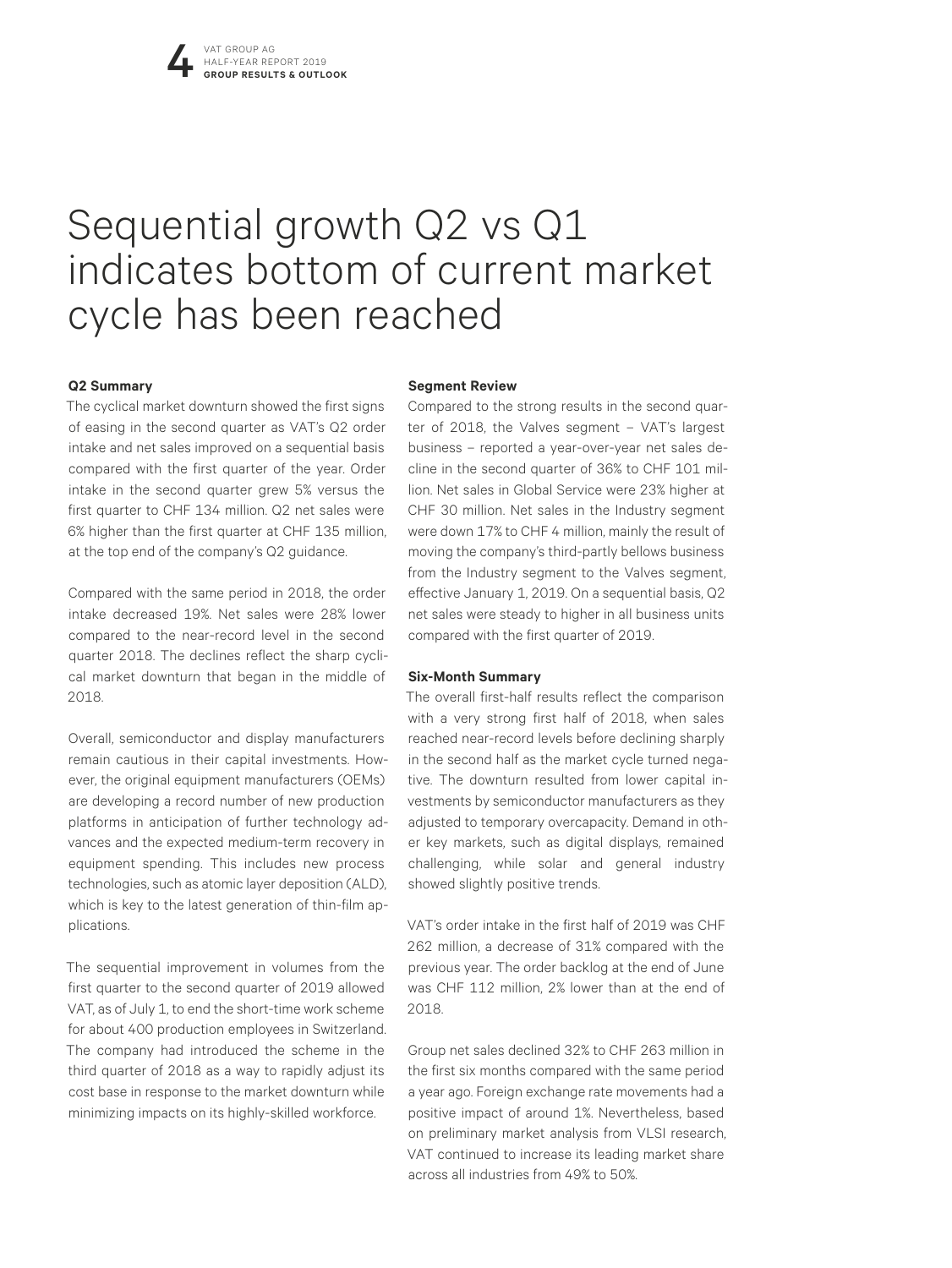### **Segment Review**

In the Valves segment, sales declined 39% to CHF 198 million. Both the Semiconductors and Display & Solar business units reported significantly lower sales as the result of the cyclical decline in their respective markets that started in the second half of 2018. However, the book-to-bill ratio in the Display & Solar business reached 1.2 ×, an indicator of sequentially improving revenues in the quarters to come. The market for solar photovoltaic equipment remained steady as increasing energy efficiency levels continue to improve solar energy's competitiveness. First-half sales increased in the General Vacuum business unit, supported by technology innovations such as the first order for a vacuum furnace application in China used in the production of thin-film lithium-ion batteries. The order reflects the success of VAT's strategy to apply its proven technologies in semiconductors and displays to a broader range of industrial customers.

The Global Service segment reported 11% net sales growth in the first six months to CHF 56 million, led by its valve repair and spare parts activities. The segment also released new service products during the first half, including upgrades for a wide range of transfer, control and isolation valves, as well as for advanced subfab applications used to reduce maintenance costs while improving the safety and cleanliness of pumping and abatement systems.

In the Industry segment, first-half sales declined, mainly related to a temporary reduction in demand for dampers used in high-efficiency automotive fuel injection systems, reflecting the introduction of new emission regulations in several markets.

### **EBITDA reflects lower volumes, EBITDA margin stronger than in previous down cycles**

Gross profit for the first six months of 2019 amounted to CHF 161 million, a decrease of 32%. The gross margin of 61% however, was slightly higher than last year's level. This is the result of operational and cost improvements, especially in procurement.

EBITDA for the first half of the year decreased 46% to CHF 66 million and the EBITDA margin was 25.1% versus 31.6% a year earlier, reflecting the under absorption of fixed costs, investments in operational improvements and a higher level of R&D. In addition, foreign exchange rate movements and the introduction of the accounting standard IFRS 16 negatively affected the EBITDA margin by about 1.3 percentage points net. However, continued operational improvements in areas such as global supply chain optimization and more flexible labor cost structures allowed VAT to keep an EBITDA margin about 200 basis points above levels achieved at the bottom of previous cyclical downturns.

VAT reported net finance costs of CHF 3 million for the first six months, approximately the same as the first half of 2018. The effective tax rate for the first six months of 2019 was 35%, a temporary result of the timing of new tax regulations in Switzerland that required the booking of some tax expense in the first half. For the full year, VAT continues to expect the tax rate to normalize towards a long-term level of 18–20%.

The combination of lower sales and EBITDA with a higher tax rate resulted in a 70% reduction in net income in the first half of 2019 to CHF 25 million.

On June 30, 2019, net debt amounted to CHF 237 million, representing a leverage ratio (net debt to EBITDA) of 1.5× on a last-twelve-month (LTM) basis. The equity ratio on June 30, 2019, was 48%.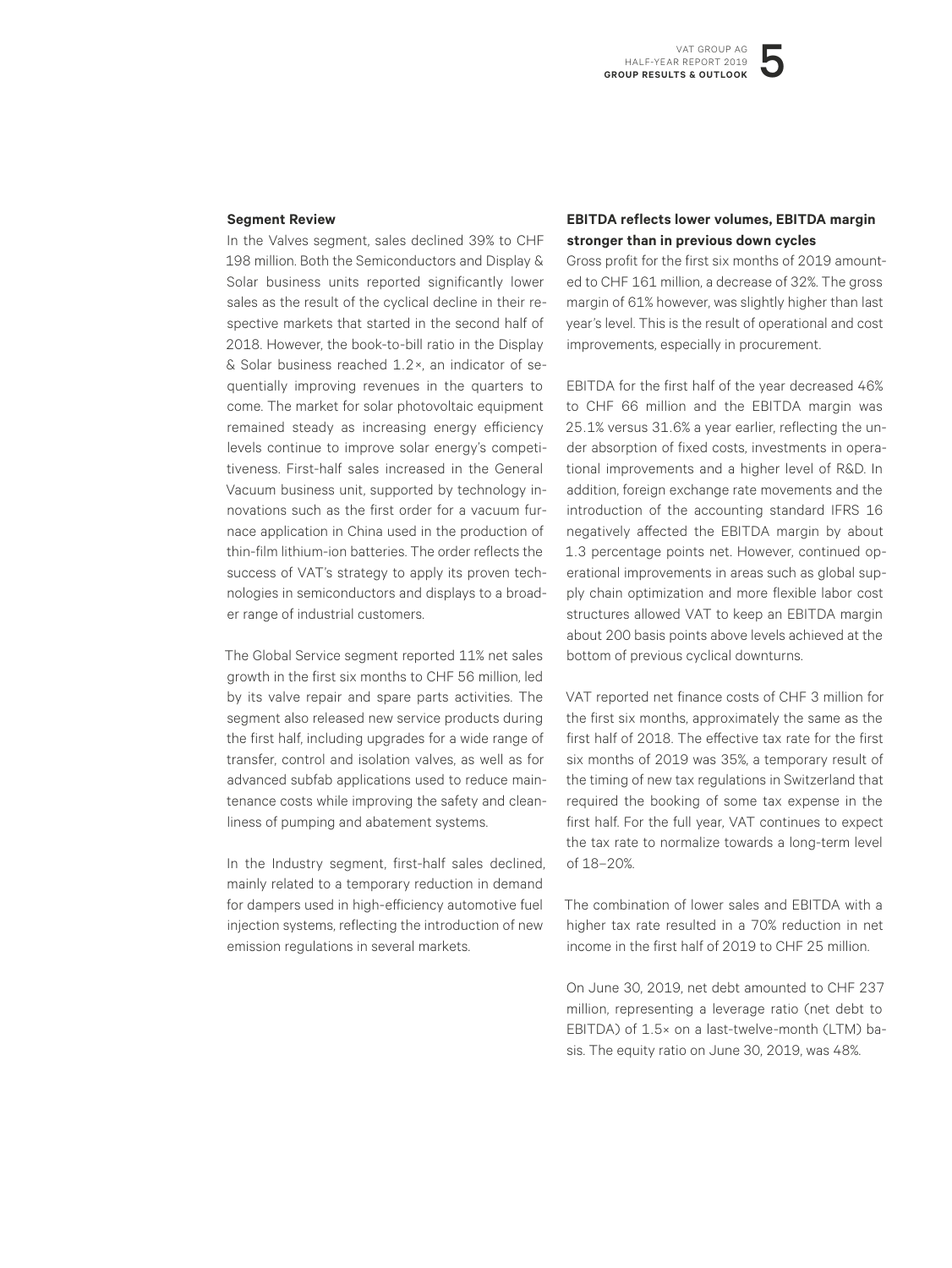### **Execution of internal improvement measures continues**

VAT will continue to improve its operational efficiency and flexibility in order to quickly adjust to changing markets. This includes benefits from economies of scale in its increasingly global supply chains, and ongoing operational excellence measures in areas such as product value engineering, new product development and time-to-market, more efficient and sustainable packaging and measures to reduce trade working capital.

At the same time, VAT is committed to building its long-term innovation and market leadership, maintaining investments in new product development and productivity improvements in 2019. The company will also continue to ramp up production at its facility in Penang, Malaysia, to better serve the key Asia market and enable faster and more flexible capacity adjustments through the cycle.

### **Free cash flow generation on track**

Free cash flow in the first six months of 2019 amounted to CHF 45 million, 4% below the same period the year before. Capital expenditures in the first half of the year were significantly lower, at CHF 7 million, following the successful completion of the facility expansion in Malaysia. The company reduced net trade working capital (NWC) by approximately CHF 8 million in absolute terms compared to the end of 2018. As a percentage of LTM net sales, NWC increased to around 26%. VAT expects this ratio to improve in the second half of the year and to make progress towards its mid-term NWC guidance of about 20% of sales.

The free cash flow margin for the first six months of the year was 17%, and the free cash flow conversion rate was 69% of EBITDA.

At the end of June 2019, VAT had 1,714 employees worldwide (measured as full time equivalents, FTEs), a decrease of 213 FTEs versus the end of June 2018 and stable compared with the end of 2018.

### **Outlook 2019**

VAT's medium-term growth drivers remain firmly in place. The Internet of Things, cloud computing and storage, artificial intelligence and many other global digitalization trends are expected to fuel further demand for semiconductors and advanced displays. This, in turn, is forecast to drive demand for VAT's high-performance vacuum components and related services, which are mission-critical in the precision manufacture of these digital devices. In addition, VAT forecasts a further expansion of vacuum-based production processes in a variety of industries.

While VAT's second quarter 2019 orders and sales indicate an end to the cyclical market downturn, visibility for the rest of 2019 remains limited. End customers in VAT's largest end markets, such as semiconductor and display manufacturers, continue to be cautious in their capital investments. VAT therefore expects net sales at constant foreign exchange rates in 2019 to be lower compared with 2018. The company also expects its full-year EBIT-DA margin to be lower in 2019 versus the year before. VAT maintains its mid-term EBITDA margin target of 33% by further improvements of VAT's overall cost structure.

As a consequence of the expected lower net sales and EBITDA margin levels, VAT expects net income to be below the level of 2018. Capital expenditures in 2019 are planned to be between CHF 28 and 32 million. Free cash flow in 2019 is expected to increase compared with the previous year, mainly as the result of improved net working capital management and lower capital expenditures.

### **Guidance for Q3 2019**

VAT expects net sales of CHF 130–140 million.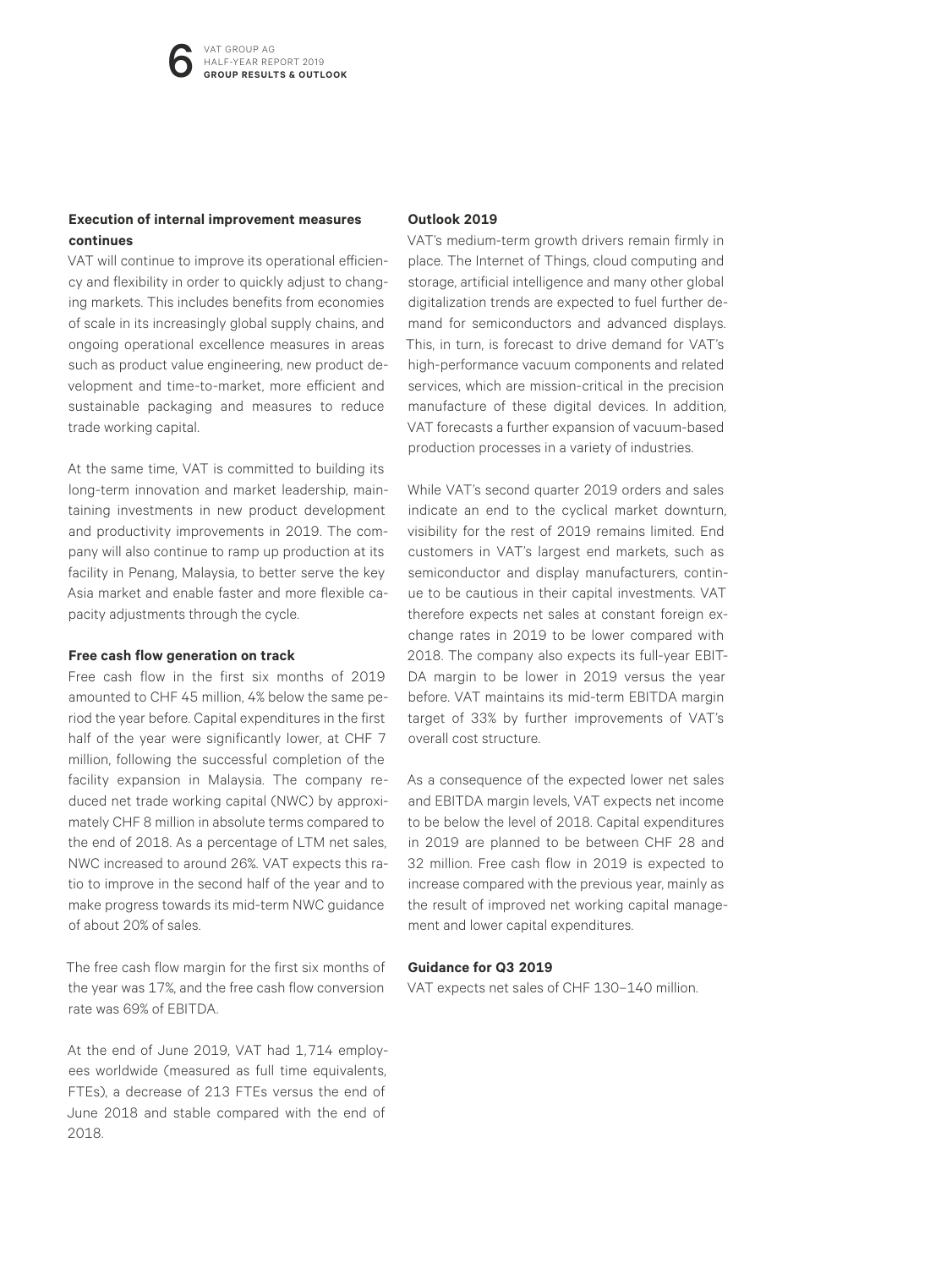### VAT GROUP AG HALF-YEAR REPORT 2019 **SEGMENT INFORMATION Q2 & HALF-YEAR 2019**

### **Key Figures Valves**

| In CHF million                     | Q2 2019 | Q2 2018<br>adjusted <sup>1</sup> | Change   | 6M 2019 | 6M 2018<br>adjusted <sup>1</sup> | Change   |
|------------------------------------|---------|----------------------------------|----------|---------|----------------------------------|----------|
| Order intake                       | 101.2   | 136.2                            | $-25.7%$ | 199.3   | 311.4                            | $-36.0%$ |
| Net sales                          | 101.4   | 159.5                            | $-36.4%$ | 197.7   | 323.3                            | $-38.8%$ |
| Inter-segment sales                | 13.0    | 9.8                              | 32.7%    | 25.2    | 21.1                             | 19.4%    |
| Segment net sales                  | 114.4   | 169.3                            | $-32.4%$ | 222.9   | 344.4                            | $-35.3%$ |
| Segment EBITDA                     |         |                                  |          | 56.5    | 118.9                            | $-52.5%$ |
| Segment EBITDA margin <sup>2</sup> |         |                                  |          | 25.4%   | 34.5%                            |          |

### **Key Figures Global Service**

| In CHF million                     | Q2 2019 | Q2 2018<br>adjusted <sup>1</sup> | Change | 6M 2019 | 6M 2018<br>adjusted <sup>1</sup> | Change |
|------------------------------------|---------|----------------------------------|--------|---------|----------------------------------|--------|
| Order intake                       | 28.0    | 25.8                             | 8.5%   | 55.1    | 53.6                             | 2.8%   |
| Net sales                          | 29.5    | 24.0                             | 22.9%  | 56.4    | 50.7                             | 11.2%  |
| Inter-segment sales                |         |                                  |        |         |                                  |        |
| Segment net sales                  | 29.5    | 24.0                             | 22.9%  | 56.4    | 50.7                             | 11.2%  |
| Segment EBITDA                     |         |                                  |        | 25.0    | 24.3                             | 2.9%   |
| Segment EBITDA margin <sup>2</sup> |         |                                  |        | 44.2%   | 47.8%                            |        |

### **Key Figures Industry**

| In CHF million                     | Q2 2019 | Q2 2018<br>adjusted <sup>1</sup> | Change   | 6M 2019 | 6M 2018<br>adjusted <sup>1</sup> | Change   |
|------------------------------------|---------|----------------------------------|----------|---------|----------------------------------|----------|
| Order intake                       | 4.5     | 3.6                              | 25.0%    | 7.2     | 16.0                             | $-55.0%$ |
| Net sales                          | 4.4     | 5.3                              | $-17.0%$ | 8.9     | 12.6                             | $-29.4%$ |
| Inter-segment sales                | 2.3     | 2.1                              | 9.5%     | 4.4     | 5.0                              | $-12.0%$ |
| Segment net sales                  | 6.8     | 7.4                              | $-8.1%$  | 13.4    | 17.6                             | $-24.0%$ |
| Segment EBITDA                     |         |                                  |          | 1.2     | 2.7                              | $-54.3%$ |
| Segment EBITDA margin <sup>2</sup> |         |                                  |          | 9.1%    | 15.1%                            |          |

1 Starting January 1, 2019, VAT moved its third-party bellows business from the Industry segment into the Valves segment. The move reflects VAT's<br>ambition to dive growth in the bellows business by better aligning it with i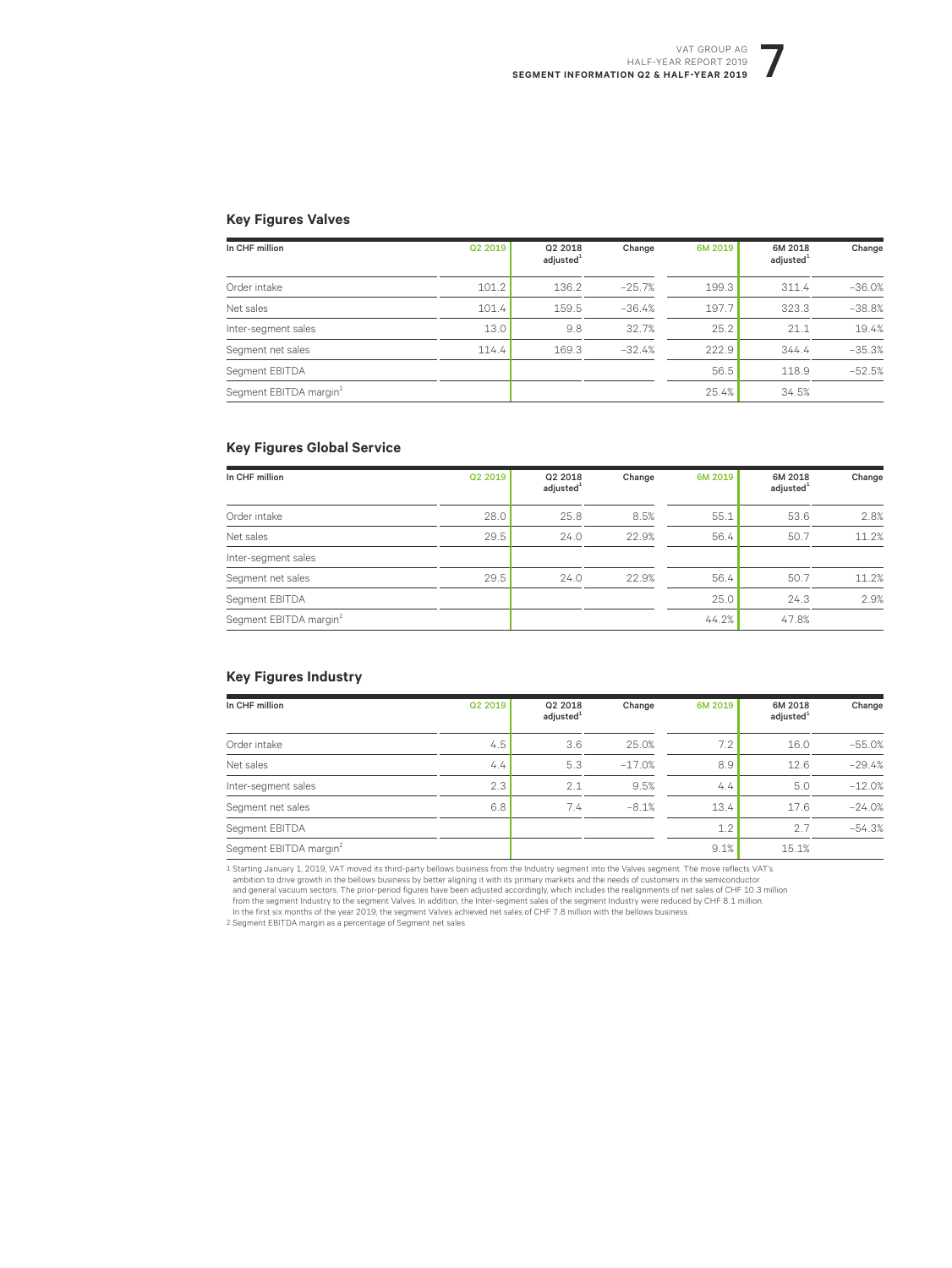# Consolidated income statement

| January 1-June 30<br>In CHF thousand                                                 | Note | 2019<br>unaudited | 2018<br>unaudited |
|--------------------------------------------------------------------------------------|------|-------------------|-------------------|
| Net sales                                                                            | 4, 5 | 263,013           | 386,626           |
| Raw materials and consumables used                                                   |      | $-102.363$        | $-174.049$        |
| Changes in inventories of finished goods and work in progress                        |      | 473               | 23,257            |
| Personnel expenses                                                                   | 6,8  | $-69,306$         | $-83,855$         |
| Other income                                                                         |      | 3,630             | 7.491             |
| Other expenses                                                                       | 6    | $-29.537$         | $-37,408$         |
| Earnings before interest, taxes, depreciation and amortization (EBITDA) <sup>1</sup> |      | 65,910            | 122,063           |
| Depreciation and amortization                                                        |      | $-22,951$         | $-17.044$         |
| Earnings before interest and taxes $(EBIT)^1$                                        |      | 42,959            | 105,019           |
| Finance income                                                                       |      | 56                | 178               |
| Finance costs                                                                        |      | $-4,628$          | $-5,348$          |
| Earnings before income taxes                                                         |      | 38,387            | 99,849            |
| Income tax expenses                                                                  | 6    | $-13,510$         | $-16,257$         |
| Net income attributable to owners of the Company                                     |      | 24,878            | 83,593            |
| Earnings per share (in CHF)                                                          |      |                   |                   |
| Basic earnings per share                                                             |      | 0.83              | 2.79              |
| Diluted earnings per share                                                           |      | 0.83              | 2.79              |

1 Interest includes other items reported in the financial results.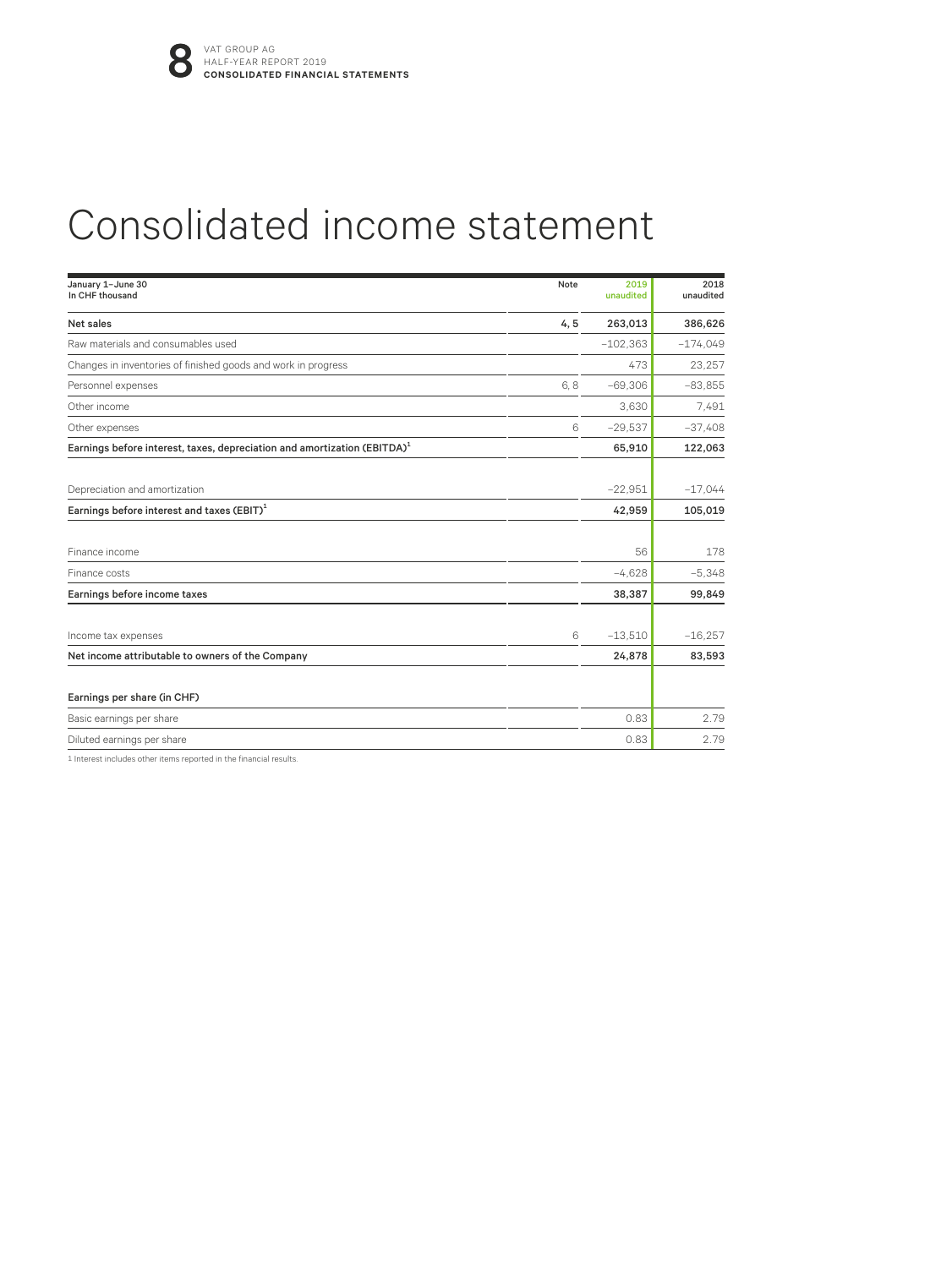# Consolidated statement of comprehensive income

| January 1-June 30<br>In CHF thousand                                                                                   | Note | 2019<br>unaudited | 2018<br>unaudited |
|------------------------------------------------------------------------------------------------------------------------|------|-------------------|-------------------|
| Net income attributable to owners of the Company                                                                       |      | 24,878            | 83,593            |
| Other comprehensive income                                                                                             |      |                   |                   |
| Items that will not be reclassified to profit or loss:                                                                 |      |                   |                   |
| Remeasurements of defined benefit obligations                                                                          | 11   | $-5.955$          | 3,618             |
| Related tax                                                                                                            | 11   | 863               | $-554$            |
| Subtotal                                                                                                               |      | $-5,092$          | 3,064             |
| Items that are or may be subsequently reclassified to profit or loss:<br>Changes in the fair value of hedging reserves |      | 2.252             | $-3,888$          |
| Related tax                                                                                                            |      | $-332$            | 595               |
| Currency translation adjustments                                                                                       |      | 149               | 155               |
| Subtotal                                                                                                               |      | 2,069             | $-3,138$          |
| Other comprehensive income for the period (net of tax)                                                                 |      | $-3,023$          | $-74$             |
| Total comprehensive income for the period attributable to owners of the Company                                        |      | 21,855            | 83,519            |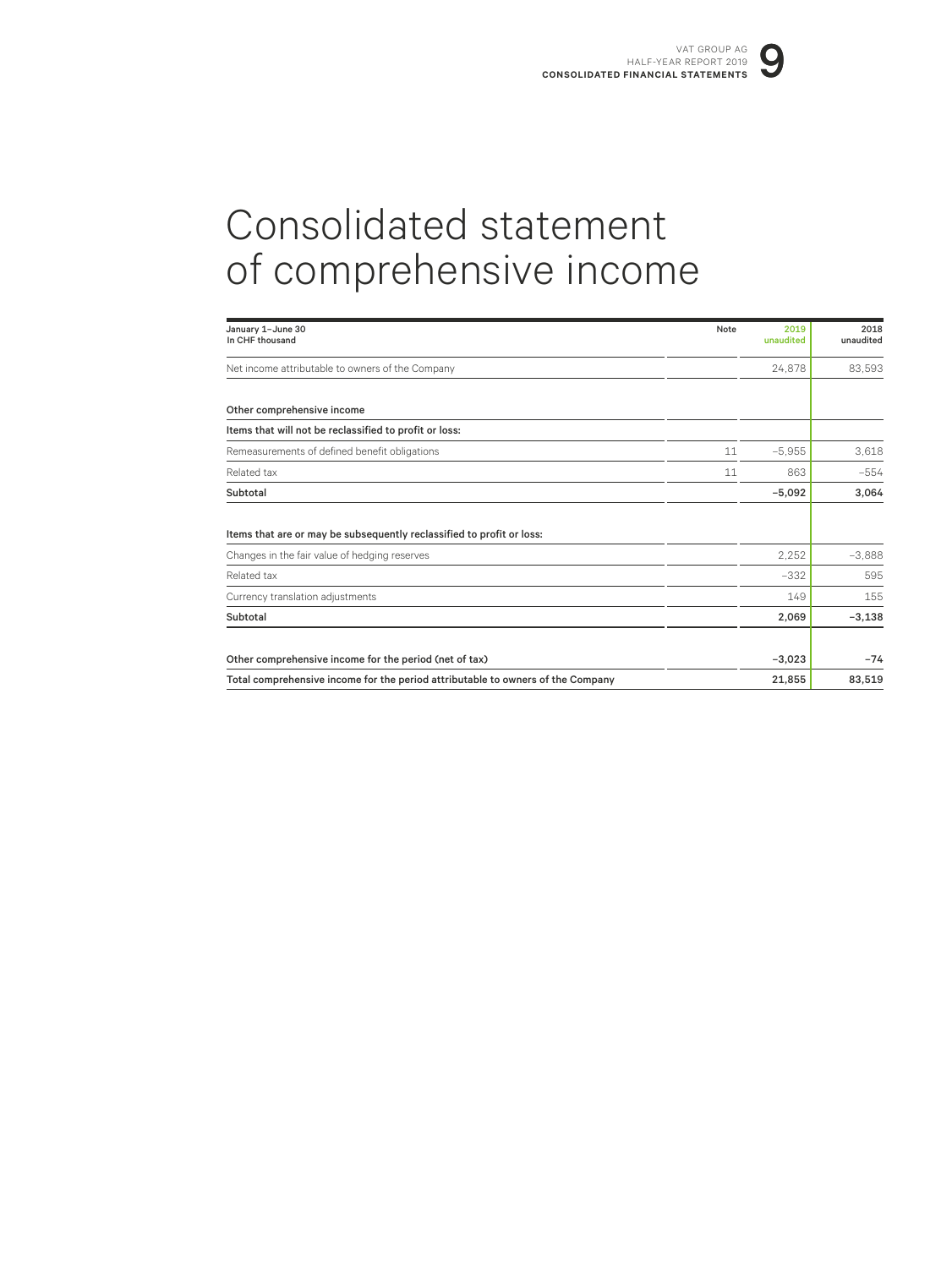# Consolidated balance sheet

| In CHF thousand                          | Note | 30.06.2019<br>unaudited | 31.12.2018<br>audited |
|------------------------------------------|------|-------------------------|-----------------------|
| Assets                                   |      |                         |                       |
| Cash and cash equivalents                |      | 93,615                  | 79,063                |
| Trade and other receivables              |      | 84,323                  | 94,778                |
| Prepayments and accrued income           |      | 4,565                   | 3,127                 |
| Other investments, including derivatives | 12   | 1,407                   | 314                   |
| Inventories                              |      | 105,495                 | 104,158               |
| Current tax assets                       |      | 7                       | 4                     |
| <b>Current assets</b>                    |      | 289,412                 | 281,442               |
| Property, plant and equipment            |      | 172,616                 | 170,524               |
| Investment properties                    |      | 1,848                   | 1,873                 |
| Intangible assets and goodwill           |      | 500,276                 | 505,614               |
| Trade and other receivables              |      | 2,384                   | 1,965                 |
| Other investments, including derivatives | 12   | $\Omega$                | 23                    |
| Deferred tax assets                      |      | 7.695                   | 6,746                 |
| Non-current assets                       |      | 684,818                 | 686,745               |
| <b>Total assets</b>                      |      | 974,230                 | 968,187               |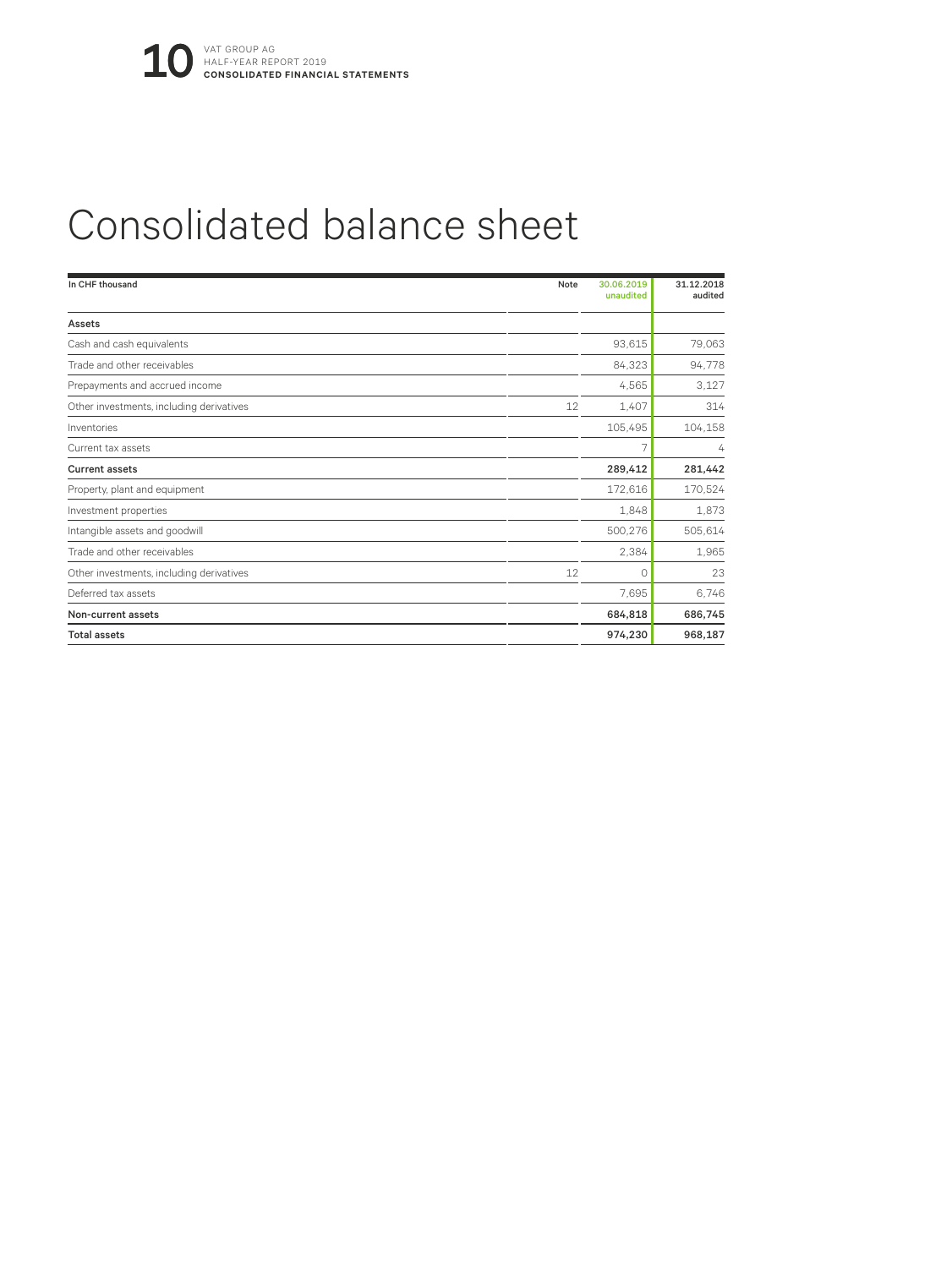### VAT GROUP AG<br>R REPORT 2019<br>**STATEMENTS** HALF-YEAR REPORT 2019 **CONSOLIDATED FINANCIAL STATEMENTS**

| In CHF thousand                                    | Note | 30.06.2019<br>unaudited | 31.12.2018<br>audited |
|----------------------------------------------------|------|-------------------------|-----------------------|
| Liabilities                                        |      |                         |                       |
| Trade and other payables                           |      | 40,727                  | 44,568                |
| Loans and borrowings                               | 10   | 125,314                 | 27,608                |
| Provisions                                         |      | 2,671                   | 2,577                 |
| Derivative financial instruments                   | 12   | 382                     | 1,539                 |
| Accrued expenses and deferred income               |      | 21,244                  | 20,739                |
| Liabilities from government grants                 |      | 442                     | 453                   |
| Current tax liabilities                            |      | 17.653                  | 24,094                |
| <b>Current liabilities</b>                         |      | 208,432                 | 121,579               |
| Loans and borrowings                               | 10   | 204,966                 | 199,078               |
| Derivative financial instruments                   | 12   | 0                       | 23                    |
| Liabilities from government grants                 |      | 314                     | 545                   |
| Other non-current liabilities                      |      | 306                     | 199                   |
| Deferred tax liabilities                           |      | 46,846                  | 42,829                |
| Defined benefit obligations                        |      | 46.951                  | 39,763                |
| Non-current liabilities                            |      | 299,383                 | 282,438               |
| <b>Total liabilities</b>                           |      | 507,815                 | 404,017               |
| Equity                                             |      |                         |                       |
| Share capital                                      |      | 3,000                   | 3,000                 |
| Share premium                                      |      | 133,950                 | 253,891               |
| Reserves                                           |      | $-24,322$               | $-21,300$             |
| Treasury shares                                    |      | $-665$                  | $-687$                |
| Retained earnings                                  |      | 354,452                 | 329,266               |
| Total equity attributable to owners of the Company |      | 466,415                 | 564,170               |
| <b>Total liabilities and equity</b>                |      | 974,230                 | 968,187               |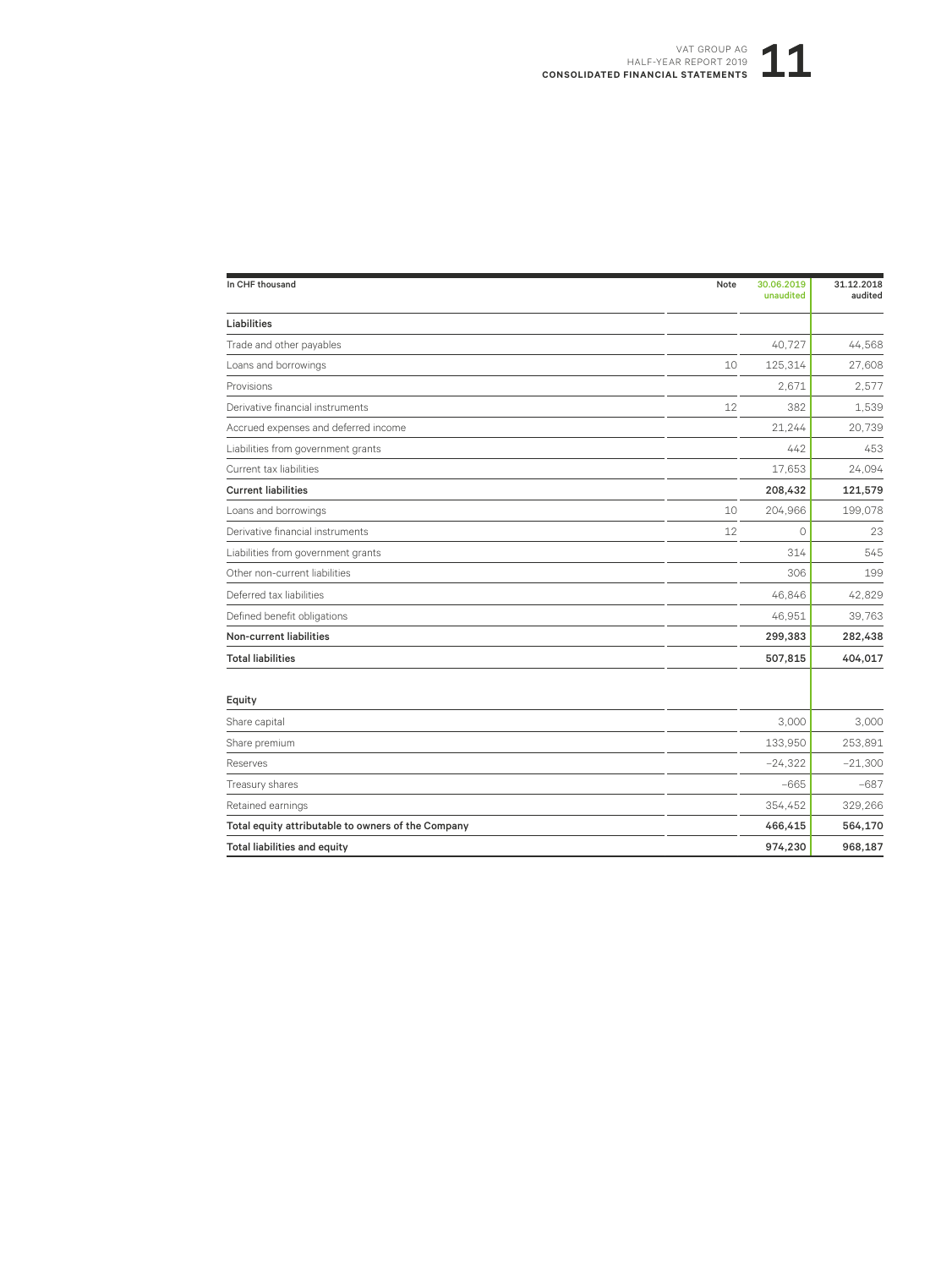# Consolidated statement of changes in equity

| In CHF thousand                                                                       | Share<br>capital | premium    | Share Remeasure-<br>ments<br>of $DBO1$ | Other<br>reserves | Hedging<br>reserves | Translation<br>reserves | Treasury<br>shares | Retained<br>earnings | Total<br>equity |
|---------------------------------------------------------------------------------------|------------------|------------|----------------------------------------|-------------------|---------------------|-------------------------|--------------------|----------------------|-----------------|
| <b>VAT Group AG</b><br>Equity as of 01.01.2018,<br>as previously reported             | 3.000            | 373.823    | $-15.643$                              | 2,455             | $-826$              | 2.925                   | $-790$             | 193,033              | 557,976         |
| Net income attributable to owners<br>of the Company                                   |                  |            |                                        |                   |                     |                         |                    | 83,593               | 83,593          |
| Total comprehensive income for the<br>period attributable to owners of the<br>Company |                  |            | 3.064                                  |                   | $-3.293$            | 155                     |                    |                      | $-74$           |
| Dividend payment                                                                      |                  | $-119.932$ |                                        |                   |                     |                         |                    |                      | $-119.932$      |
| Share-based payments (net of tax) <sup>2</sup>                                        |                  |            |                                        |                   |                     |                         | 23                 | 318                  | 341             |
| Equity as of 30.06.2018 unaudited                                                     | 3,000            | 253,891    | $-12,579$                              | 2,455             | $-4,120$            | 3,080                   | $-767$             | 276,943              | 521,904         |
| <b>VAT Group AG</b><br>Equity as of 01.01.2019                                        | 3.000            | 253.891    | $-26.038$                              | 2,455             | $-1.067$            | 3,351                   | $-687$             | 329,266              | 564,170         |
| Net income attributable to owners<br>of the Company                                   |                  |            |                                        |                   |                     |                         |                    | 24,878               | 24,878          |
| Total comprehensive income for the<br>period attributable to owners of the<br>Company |                  |            | $-5.092$                               |                   | 1.920               | 149                     |                    |                      | $-3.023$        |
| Dividend payment                                                                      |                  | $-119.941$ |                                        |                   |                     |                         |                    |                      | $-119.941$      |
| Share-based payments (net of tax) <sup>2</sup>                                        |                  |            |                                        |                   |                     |                         | 22                 | 308                  | 330             |
| Equity as of 30.06.2019 unaudited                                                     | 3.000            | 133.950    | $-31.130$                              | 2.455             | 853                 | 3.500                   | $-665$             | 354.452              | 466.415         |
| 1 DBO: Defined benefit obligations                                                    |                  |            |                                        |                   |                     |                         |                    |                      |                 |

2 Refer to note 8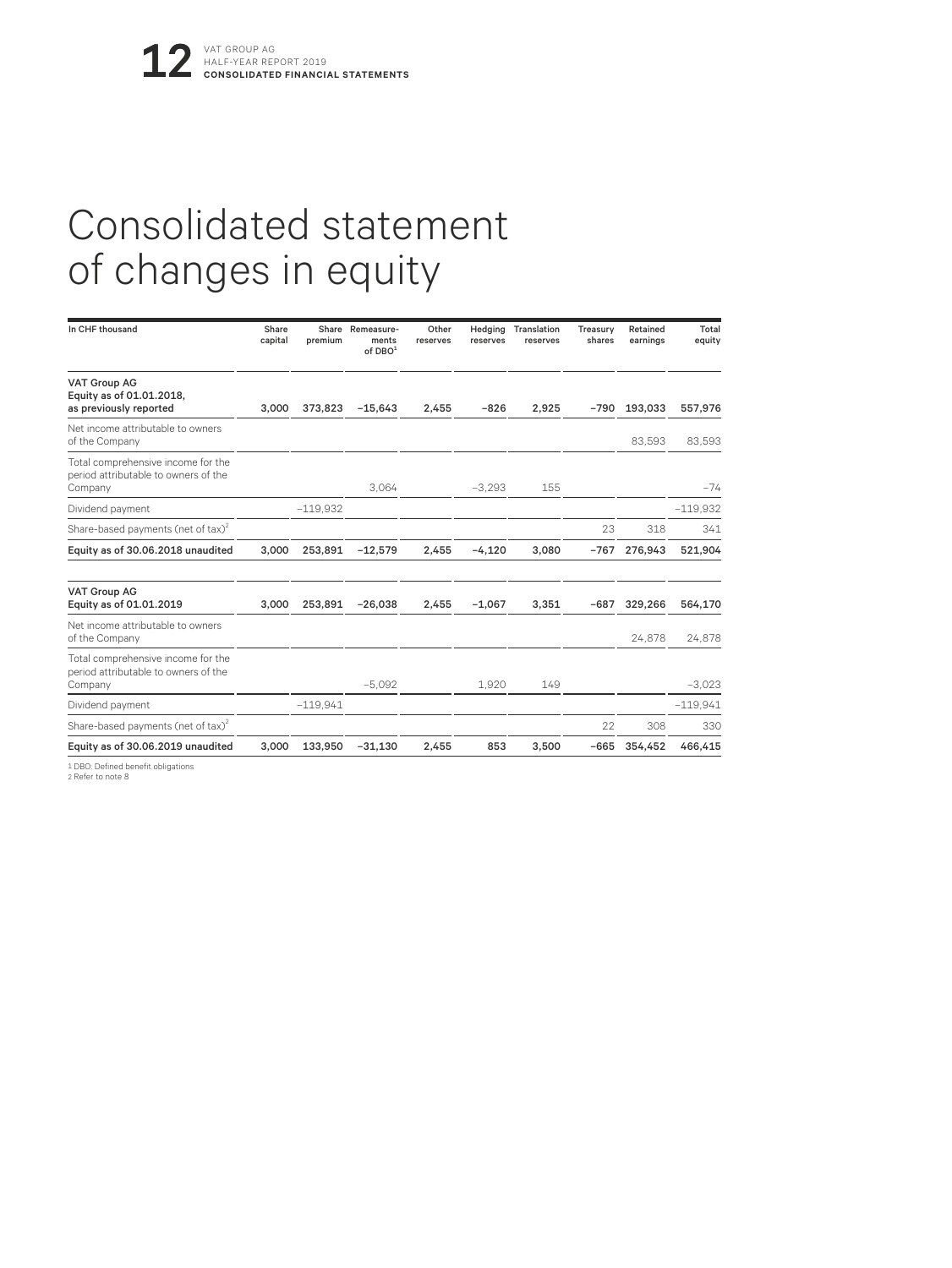# Consolidated statement of cash flows

| January 1-June 30<br>In CHF thousand                                                                   | Note | 2019<br>unaudited | 2018<br>unaudited |
|--------------------------------------------------------------------------------------------------------|------|-------------------|-------------------|
| Net income attributable to owners of the Company                                                       |      | 24,878            | 83,593            |
| Adjustments for:                                                                                       |      |                   |                   |
| Depreciation and amortization                                                                          |      | 22.951            | 17,044            |
| (Profit)/loss from disposal of property, plant and equipment                                           |      | -3                | 223               |
| Change in defined benefit liability                                                                    |      | 1,090             | 340               |
| Net impact from foreign exchange                                                                       |      | 1,764             | $-2,538$          |
| Income tax expenses                                                                                    | 6    | 13,510            | 16,257            |
| Net finance costs                                                                                      |      | 4,571             | 5,170             |
| Other non-cash-effective adjustments                                                                   |      | 110               | 89                |
| Change in trade and other receivables                                                                  |      | 5.954             | 9.769             |
| Change in prepayments and accrued income                                                               |      | $-1,476$          | $-1,541$          |
| Change in inventories                                                                                  |      | $-2.041$          | $-33,774$         |
| Change in trade and other payables                                                                     |      | $-4,238$          | $-9,782$          |
| Change in accrued expenses and deferred income                                                         |      | 552               | 13,006            |
| Change in provisions                                                                                   |      | 184               | 645               |
| Cash generated from operations                                                                         |      | 67,805            | 98,499            |
| Income taxes paid                                                                                      |      | $-15,875$         | $-17,558$         |
| Cash flow from operating activities                                                                    |      | 51,930            | 80,941            |
|                                                                                                        |      |                   |                   |
| Purchases of property, plant and equipment                                                             |      | $-2,969$          | $-31,392$         |
| Proceeds from sale of property, plant and equipment                                                    |      | 147               | 25                |
| Purchases of intangible assets                                                                         |      | $-3,963$          | $-2,364$          |
| Interest received                                                                                      |      | 50                | 44                |
| Other finance income received                                                                          |      | 5                 | $\circ$           |
| Cash flow from investing activities                                                                    |      | $-6,731$          | $-33,686$         |
| Proceeds from borrowings <sup>1</sup>                                                                  | 10   | 110,000           | 223,936           |
| Repayments of borrowings                                                                               | 10   | $-15,029$         | $-114,569$        |
| Payments of lease liabilities <sup>2</sup>                                                             |      | $-1,334$          | $\circ$           |
| Dividend paid                                                                                          | 7    | $-119,941$        | $-119,932$        |
| Interest paid                                                                                          |      | $-3,417$          | $-3,251$          |
| Other finance expenses paid                                                                            |      | $-474$            | $-919$            |
| Cash flow from financing activities                                                                    |      | $-30,194$         | $-14,735$         |
|                                                                                                        |      | 15,005            |                   |
| Net increase/(decrease) in cash and cash equivalents                                                   |      |                   | 32,519<br>72,021  |
| Cash and cash equivalents at beginning of period<br>Effect of movements in exchange rates on cash held |      | 79,063<br>$-452$  | $-15$             |
|                                                                                                        |      | 93,615            | 104,525           |
| Cash and cash equivalents at end of period                                                             |      |                   |                   |

1 Includes financing costs in the amount of CHF 0.0 million (prior year: CHF 1.0 million).<br>2 The Group has initially applied IFRS 16 at January 1, 2019, using the modified retrospective approach. Under this approach, compa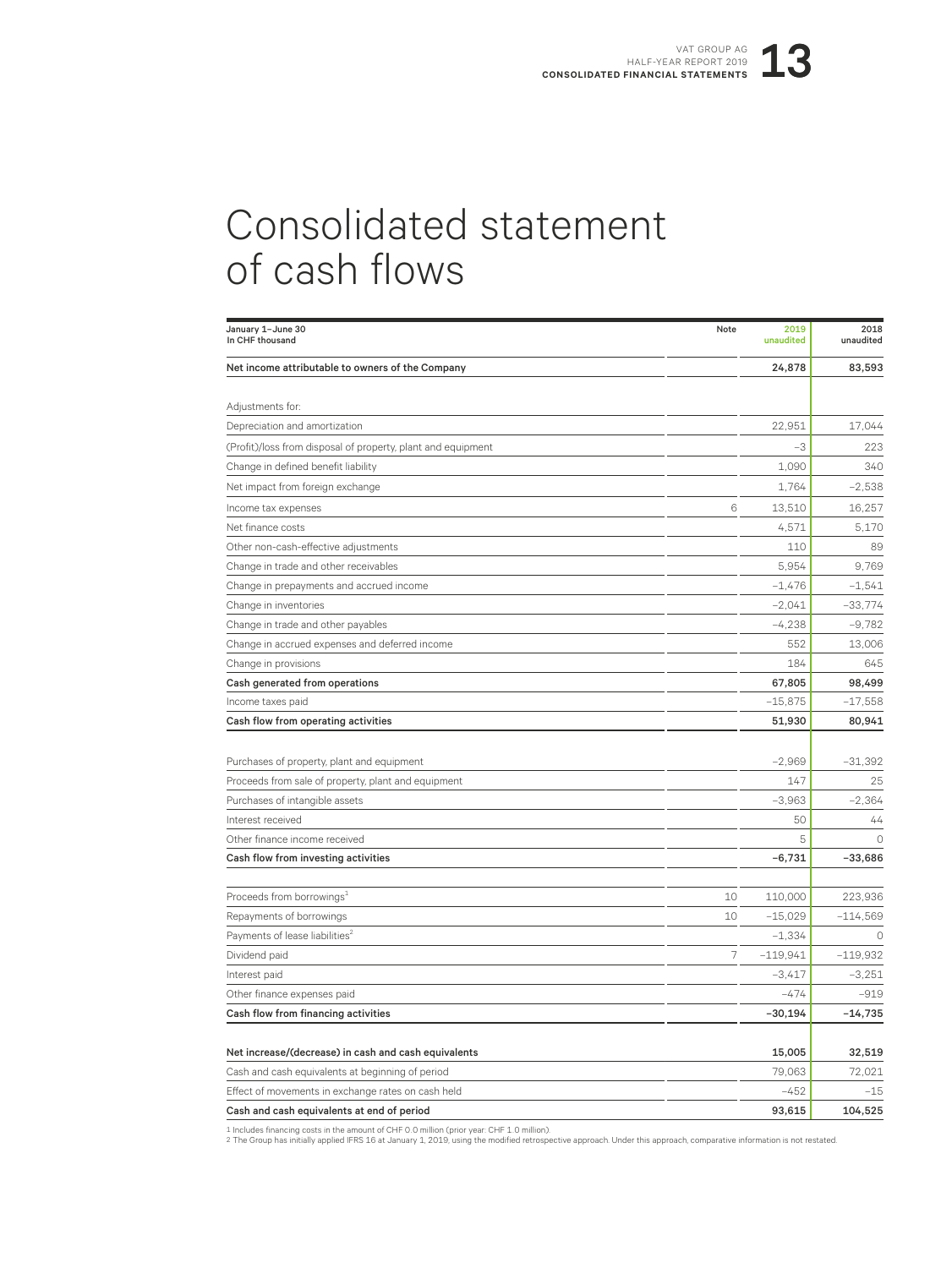# Notes to the condensed consoli- dated interim financial statements

### **1. General information**

VAT Group AG ("the Company") is a limited liability company incorporated in accordance with Swiss law. The registered office of the Company is Seelistrasse 1, 9469 Haag, Switzerland.

The consolidated interim financial statements as at and for the six-month period ended June 30, 2019, comprise VAT Group AG and all companies under its control (together referred to as "VAT" or "Group").

The Group develops, manufactures and sells vacuum valves for the semiconductor, displays, photovoltaics and vacuum-coating industries as well as for the industrial and research sector.

These consolidated interim financial statements were authorized for issue by the Group's Board of Directors on August 7, 2019.

### **2. Basis of accounting of half-year report**

The consolidated interim financial statements of the Group are presented in a condensed form and have been prepared in accordance with International Financial Reporting Standards (IFRS) IAS 34 "Interim Financial Reporting" and should be read in conjunction with the Group's last annual consolidated financial statements as at and for the year ended December 31, 2018. They do not include all of the information required for a complete set of IFRS financial statements. However, selected explanatory notes are included to explain events and translations that are significant to an understanding of the changes in the Group's financial position and performance since the last financial statements.

This is the first set of the Group's financial statements in which IFRS 16 has been applied. Changes to significant accounting policies are described in note 3.

In general, the sales of the Group are not subject to significant seasonal variations during the current financial year.

In preparing these condensed consolidated interim financial statements, management has made judgements, estimates and assumptions that affect the application of the Group's accounting policies and the reported amounts of assets, liabilities, income and expenses. Actual results may differ from estimates. Estimates and underlying assumptions are reviewed frequently. Revisions to estimates are recognized prospectively. Important estimates and assumptions with related uncertainties primarily affect intangible assets and goodwill, property, plant and equipment, income taxes, employee benefits and provisions.

### **3. Changes in accounting policies**

The accounting policies adopted are consistent with those of the previous financial year and corresponding interim reporting period except for the changes related to leases. This accounting policy has changed as of January 1, 2019, due to the adoption of the new IFRS standard IFRS 16 "Leases." Additionally, a number of standards have been modified on miscellaneous points with effect from January 1, 2019. None of these amendments had a material effect on the Group's financial statements.

IFRS 16 introduced a single, on-balance sheet accounting model for lessees. As a result, the Group, as a lessee, has recognized right-of-use assets representing its rights to use the underlying assets and lease liabilities representing its obligation to make lease payments. Lessor accounting remains similar to previous accounting policies.

The Group has applied IFRS 16 using the modified retrospective approach, under which the cumulative effect of initial application is recognized in retained earnings at 1 January 2019. Accordingly, the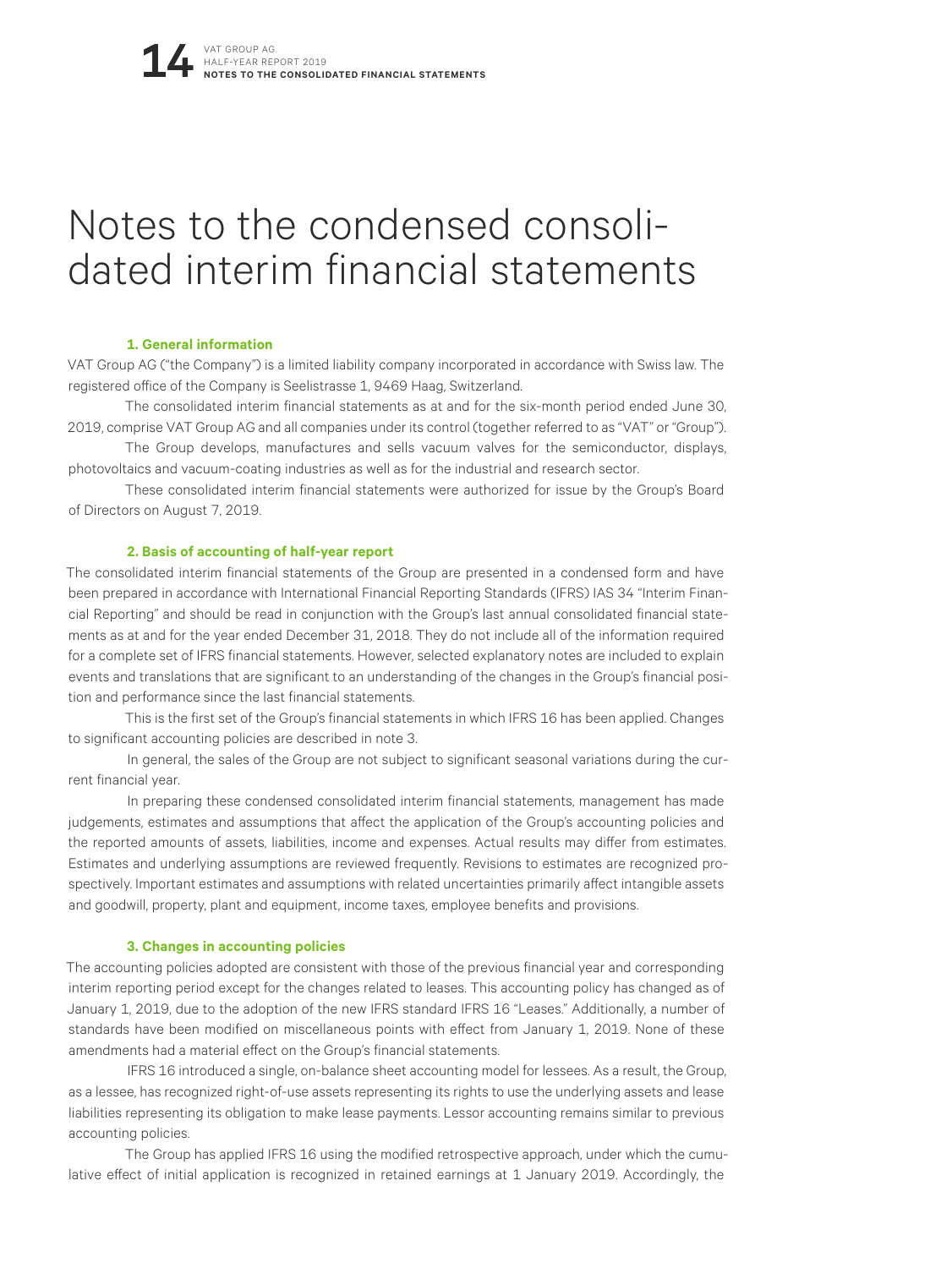comparative information presented for 2018 has not been restated – i.e. it is presented, as previously reported, under IAS 17 and related interpretations.

### **Definition of a lease**

Previously, the Group determined at contract inception whether an arrangement was or contained a lease under IFRIC 4 'Determining Whether an Arrangement Contains a Lease.' The Group now assesses whether a contract is or contains a lease based on the new definition of a lease. Under IFRS 16, a contract is, or contains, a lease if the contract conveys a right to control the use of an identified asset for a period of time in exchange for consideration.

On transition to IFRS 16, the Group elected to apply the practical expedient to grandfather the assessment of which transactions are leases. It applied IFRS 16 only to contracts that were previously identified as leases. Contracts that were not identified as leases under IAS 17 and IFRIC 4 were not reassessed. Therefore, the definition of a lease under IFRS 16 has been applied only to contracts entered into or changed on or after 1 January 2019.

### **As a lessee**

The Group applied the exemption not to recognize right-of-use assets and liabilities for leases with less than 12 months of lease term and some leases of low-value assets.

The Group presents right-of-use assets in "Property, plant and equipment," the same line item as it presents underlying assets of the same nature that it owns. The carrying amounts of right-of-use assets are as below:

| In CHF thousand            | <b>Buildings</b> | Other<br>equipment | Total |
|----------------------------|------------------|--------------------|-------|
| Balance at January 1, 2019 | 8.909            | 976                | 9.884 |
| Balance at June 30, 2019   | 7.591            | 872                | 8.463 |

When measuring lease liabilities for leases that were classified as operating leases, the Group discounted lease payments using its incremental borrowing rate at January 1, 2019. The weighted-average rate applied is 1.8%.

### **Transition**

At transition, for leases classified as operating leases under IAS 17, lease liabilities were measured at the present value of the remaining lease payments, discounted at the Group's incremental borrowing rate as at January 1, 2019. Right-of-use assets are measured at an amount equal to the lease liability, adjusted by the amount of any prepaid or accrued lease payments – the Group applied this approach to all other leases.

The Group used the practical expedient when applying IFRS 16 to leases previously classified as operating leases under IAS 17 not to recognize right-of-use assets and liabilities for leases with less than 12 months of lease term.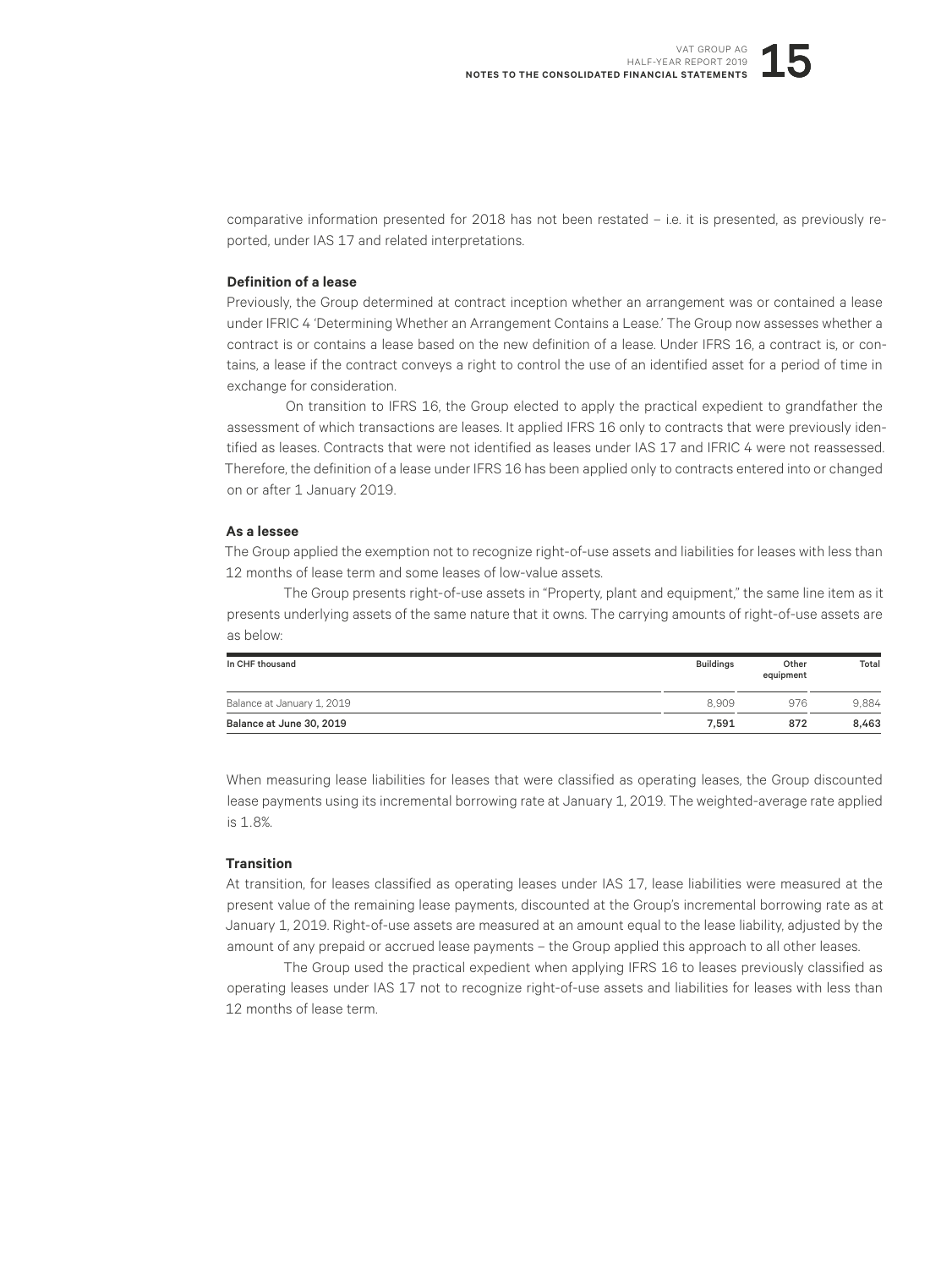| In CHF thousand                                                                                                | January 1, 2019 |
|----------------------------------------------------------------------------------------------------------------|-----------------|
| Operating lease commitment at December 31, 2018, as disclosed in the Group's consolidated financial statements | 9.187           |
| Discounted using the incremental borrowing rate at January 1, 2019                                             | 8.084           |
| - Recognition exemption for leases of low-value assets                                                         | $-14$           |
| - Recognition exemption for leases with less than 12 months of lease term at transition                        | $-236$          |
| - Extension options reasonably certain to be exercised                                                         | 2.051           |
| Lease liabilities recognized at January 1, 2019                                                                | 9.884           |

Also in relation to those leases under IFRS 16, the Group has recognized depreciation and interest costs, instead of operating lease expense. During the six months ended June 30, 2019, the Group recognized CHF 1.4 million of depreciation charges and CHF 0.1 million of interest costs from these leases.

### **4. Segment information**

The Group is divided into and managed on the basis of three reporting segments. The segments are identified based on the products and services provided: Valves, Global Service and Industry. The segment information is presented as provided to the Board of Directors and the Group Executive Committee in their role as Chief Operating Decision Maker (CODM) and measured in a manner consistent with that of the financial statements. Sales between segments are carried out at arm's length and are eliminated on consolidation.

Starting January 1, 2019, VAT moved its third-party bellows business from the Industry segment into the Valves segment. The move reflects VAT's ambition to drive growth in the bellows business by better aligning it with its primary markets and the needs of customers in the semiconductor and general vacuum sectors. The prior-period figures have been adjusted accordingly, which includes the following realignments from the segment Industry to the segment Valves: Net sales CHF 10.3 million, segment net assets CHF 46.0 million of which net trade working capital CHF 9.3 million. In addition, the Inter-segment sales of the segment Industry were reduced by CHF 8.1 million. In the first six months of the year 2019, the segment Valves achieved net sales of CHF 7.8 million with the bellows business.

### **Information about reportable segments**

| January 1-June 30, 2019<br>In CHF thousand | Valves  | Global Service | Industry | Total<br>seaments | Corporate and<br>eliminations | Total    |
|--------------------------------------------|---------|----------------|----------|-------------------|-------------------------------|----------|
| Net sales                                  | 197.645 | 56.439         | 8.929    | 263.013           |                               | 263.013  |
| Inter-segment sales                        | 25.243  |                | 4.436    | 29.679            | $-29.679$                     | $\Omega$ |
| Segment net sales                          | 222.888 | 56.439         | 13.366   | 292.692           | $-29.679$                     | 263.013  |
| <b>Segment EBITDA</b>                      | 56.517  | 24.960         | 1.219    | 82.695            | $-16.785$                     | 65.910   |

| January 1-June 30, 2018<br>In CHF thousand<br>Adjusted | Valves  | <b>Global Service</b> | Industry | Total<br>seaments | Corporate and<br>eliminations | Total   |
|--------------------------------------------------------|---------|-----------------------|----------|-------------------|-------------------------------|---------|
| Net sales                                              | 323.305 | 50.746                | 12.575   | 386.626           |                               | 386.626 |
| Inter-segment sales                                    | 21.141  |                       | 5.019    | 26.160            | $-26.160$                     | $\cap$  |
| Segment net sales                                      | 344.446 | 50.746                | 17.594   | 412.786           | $-26.160$                     | 386,626 |
| <b>Segment EBITDA</b>                                  | 118,905 | 24.258                | 2.665    | 145.828           | $-23.765$                     | 122.063 |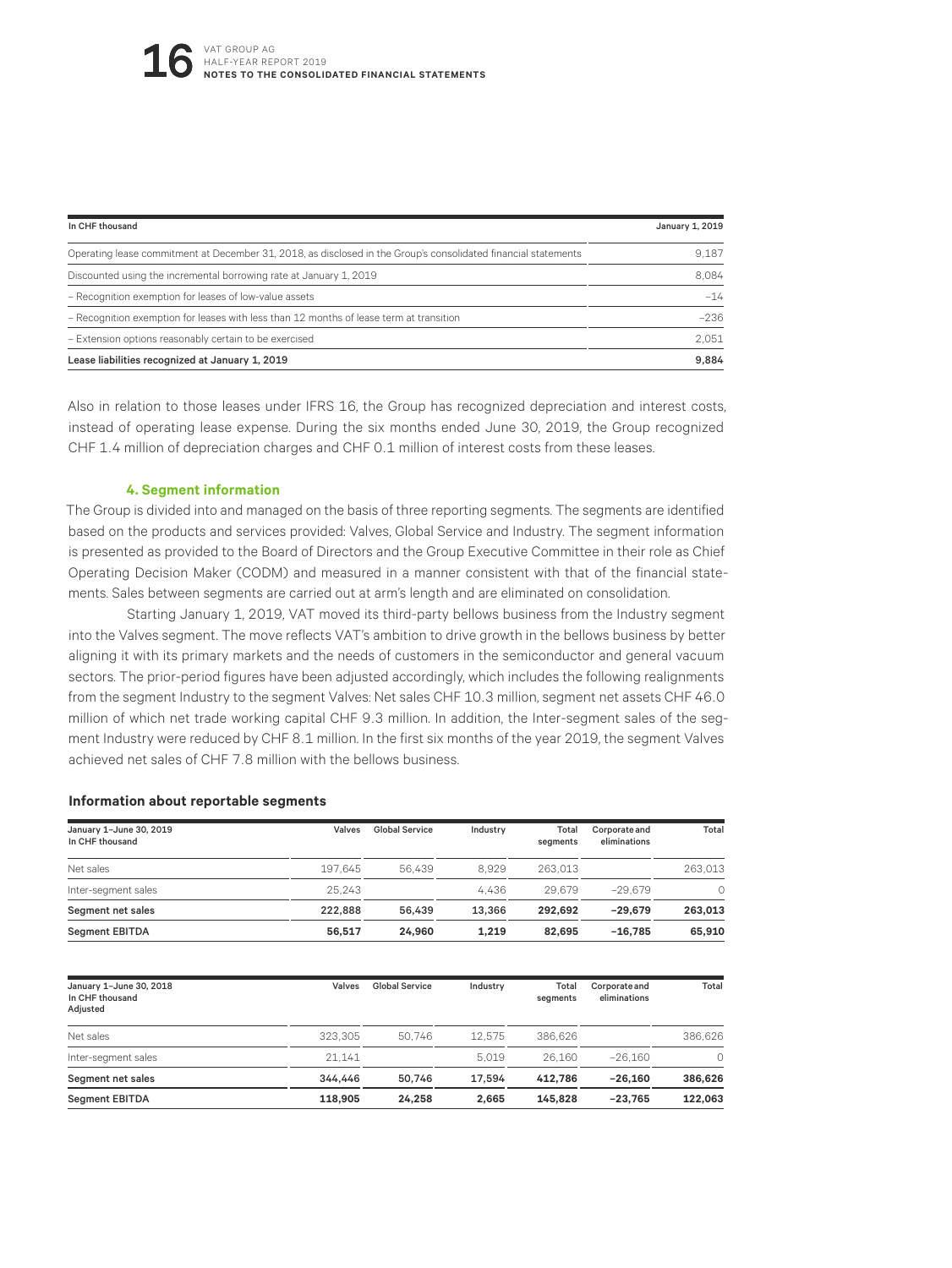| As of June 30, 2019<br>In CHF thousand | Valves  | <b>Global Service</b> | Industry | Total<br>seaments | Corporate and<br>eliminations | Total   |
|----------------------------------------|---------|-----------------------|----------|-------------------|-------------------------------|---------|
| Segment assets                         | 680.198 | 126.251               | 36.458   | 842.908           | 1.848                         | 844.756 |
| Segment liabilities                    | 24.617  | 4.676                 | 2.452    | 31.746            | 168                           | 31.913  |
| Segment net operating assets           | 655.581 | 121.575               | 34.006   | 811.162           | 1.681                         | 812.843 |
| of which net trade working capital     | 116.331 | 20.101                | 10.301   | 146.734           | $-168$                        | 146.566 |

| As of December 31, 2018<br>In CHF thousand<br>Adjusted | Valves  | Global Service | Industry | Total<br>segments | Corporate and<br>eliminations | Total   |
|--------------------------------------------------------|---------|----------------|----------|-------------------|-------------------------------|---------|
| Segment assets                                         | 703.170 | 121.597        | 39.291   | 864.059           | 1.873                         | 865.932 |
| Segment liabilities                                    | 25.951  | 2.720          | 2.156    | 30.828            | 84                            | 30.912  |
| Segment net operating assets                           | 677.219 | 118.877        | 37.135   | 833.231           | 1.789                         | 835.020 |
| of which net trade working capital                     | 131.138 | 15.187         | 10.767   | 157.093           | -84                           | 157.009 |

Net operating assets by reportable segment include trade receivables, inventories, property, plant and equipment, investment properties, intangible assets and goodwill as well as trade payables. Intangible assets and goodwill are allocated to the segments based on quotes defined as a result of the purchase price allocation.

### Reconciliation of segment results to income statement and balance sheet

### **Income statement**

| January 1-June 30<br>In CHF thousand | 2019      | 2018      |
|--------------------------------------|-----------|-----------|
| Segment EBITDA                       | 82,695    | 145,828   |
| Corporate and eliminations           | $-16.785$ | $-23.765$ |
| Depreciation and amortization        | $-22.951$ | $-17.044$ |
| Finance costs net                    | $-4.571$  | $-5.170$  |
| Earnings before income taxes         | 38.387    | 99,849    |

### **Assets**

| In CHF thousand            | 30.06.2019 | 31.12.2018 |
|----------------------------|------------|------------|
| Segment assets             | 842,908    | 864,059    |
| Corporate and eliminations | 1,848      | 1,873      |
| Cash and cash equivalents  | 93,615     | 79,063     |
| Other assets <sup>1</sup>  | 35,859     | 23,192     |
| Assets                     | 974,230    | 968,187    |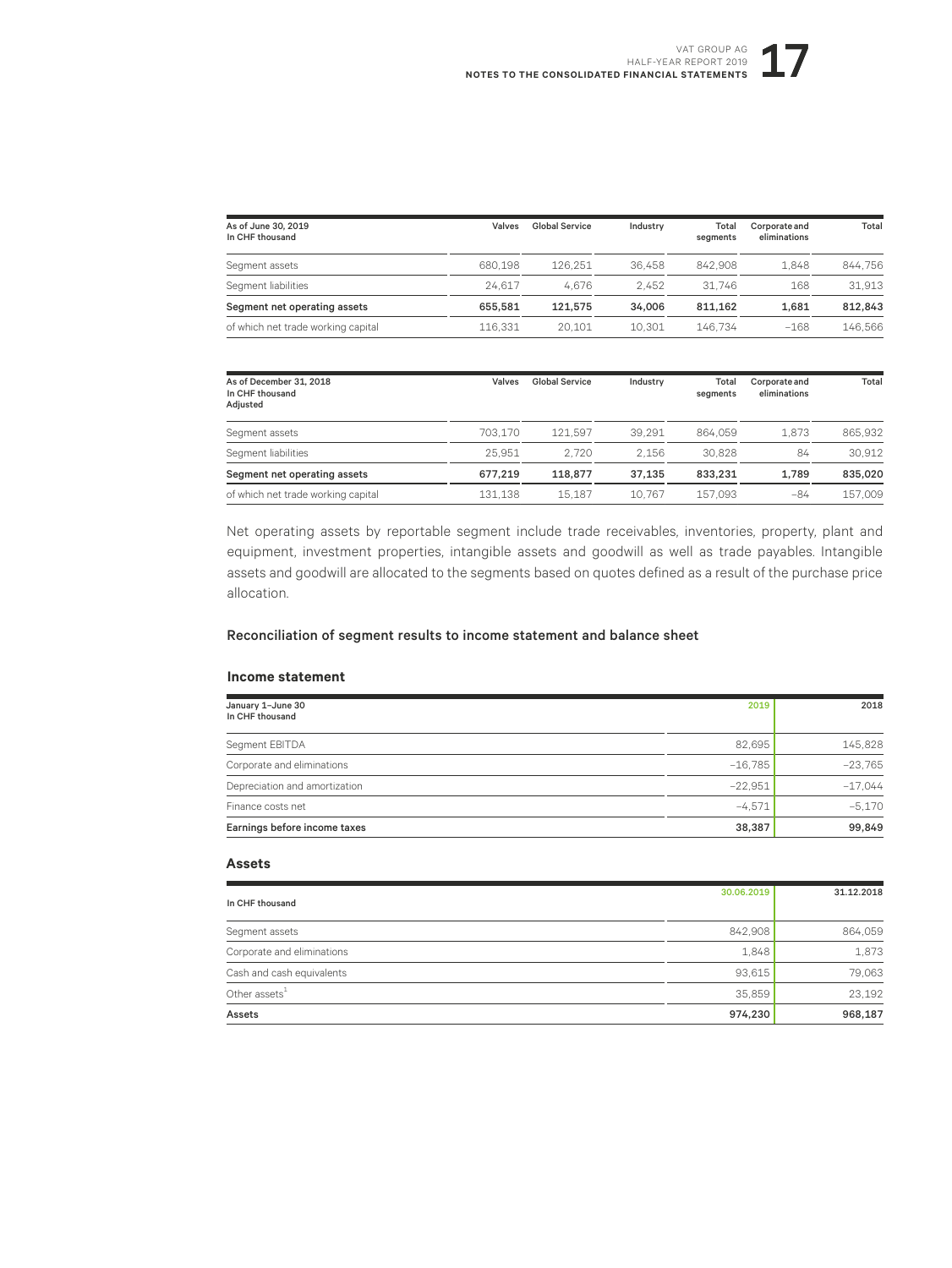### **Liabilities**

| In CHF thousand                               | 30.06.2019 | 31.12.2018 |
|-----------------------------------------------|------------|------------|
| Segment liabilities                           | 31,746     | 30,828     |
| Corporate and eliminations                    | 168        | 84         |
| Loans and borrowings                          | 330,280    | 226,686    |
| Other liabilities <sup>2</sup> and provisions | 145,621    | 146,419    |
| Liabilities                                   | 507,815    | 404,017    |

1 The main positions included in other assets are other receivables and deferred tax assets.

2 Only trade payables are allocated to segments.

### **5. Revenue**

The Group's operations and main revenue streams are those described in the last annual financial statements. The Group's revenue is derived from contracts with customers and is measured based on the consideration specified in a contract with a customer. The Group recognizes revenue when it transfers control over a good or service to a customer. Customers obtain control of the goods dependent on standard trade terms (Incoterms) or when services are rendered. The Group uses different Incoterms, generally EXW, FCA and DDP. Contracts include only standard warranty clauses and do not provide for separate purchase of warranty. Payment conditions are short term and therefore do not contain significant financing components.

### **Disaggregation of order intake and net sales**

| January 1-June 30, 2019<br>In CHF thousand             | Valves  | <b>Global Service</b> | Industry | Total   |
|--------------------------------------------------------|---------|-----------------------|----------|---------|
| Order intake                                           | 199,251 | 55,055                | 7,281    | 261,586 |
| Net sales by region                                    |         |                       |          |         |
| Asia                                                   | 94,463  | 25,770                | 2.291    | 122,517 |
| Americas                                               | 64,308  | 23,853                | 865      | 89,030  |
| <b>EMEA</b>                                            | 38,874  | 6.817                 | 5,773    | 51,466  |
| Segment net sales                                      | 197,645 | 56,439                | 8,929    | 263,013 |
| January 1-June 30, 2018<br>In CHF thousand<br>Adjusted | Valves  | <b>Global Service</b> | Industry | Total   |
| <b>Order intake</b>                                    | 311,369 | 53,585                | 15,966   | 380,921 |
| Net sales by region                                    |         |                       |          |         |
| Asia                                                   | 172,195 | 26,045                | 2,661    | 200,901 |
| Americas                                               | 103,842 | 16,817                | 0.860    | 121,519 |
| <b>EMEA</b>                                            | 47,268  | 7,884                 | 9.054    | 64,206  |
| Segment net sales                                      | 323,305 | 50,746                | 12,575   | 386,626 |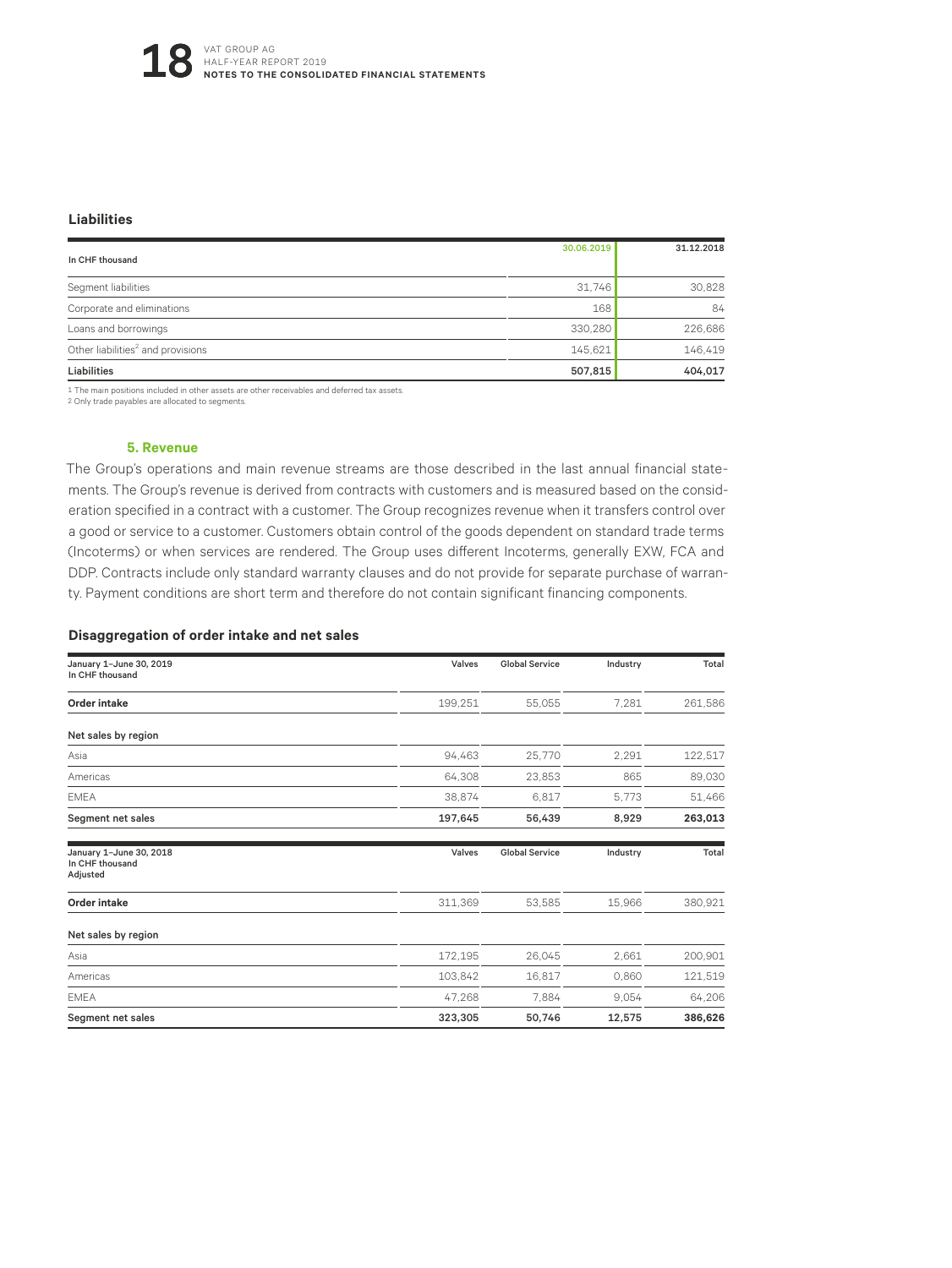### 6. Profit and loss information

Profit for the half-year includes the following significant items that reflect a major change compared to the previous year:

Due to a reduction in demand, net sales and raw materials and consumables used decreased substantially. In that respect, other expenses decreased due to lower distribution, maintenance, energy and consulting expenses. Furthermore, VAT reduced its number of employees by 213 full-time equivalents compared to June 30, 2018, which led to lower personnel costs.

Income tax expenses are recognized based on management's estimate of the weighted average effective annual income tax rate expected for the full financial year. The estimated average annual tax rate used for the six-month period ended June 30, 2019, is 16.7%, compared to 17.4% for the six-month period ended June 30, 2018.

The higher effective tax rate in 2019 mainly results from a one-time effect due to the tax reform in Switzerland. The abolishment of the privileged tax regimes led to a substantially higher tax rate in the Swiss holding companies, whereas the tax rate for the Swiss operating companies decreased. Deferred tax liabilities relating to intangible assets (technology, brands and trademarks) within the holding company increased in the amount of CHF 8.8 million, whereas deferred tax liabilities in the operating companies decreased in the amount of CHF 2.1 million.

### **7. Dividend**

| In CHF thousand | 2019    | 2018    |
|-----------------|---------|---------|
| Dividends paid  | 119,941 | 119,932 |

The Board of Directors proposed a dividend in the amount of CHF 4.00 per share for the financial year 2018 (prior year: CHF 4.00 per share). The dividend was approved and paid out in May 2019.

### **8. Share-based payments**

Members of the Board receive 30% of total compensation in restricted shares. VAT Group granted 1,852 shares with a fair value of CHF 108.15 per share for the period 2018/19 (prior period: 1,478 shares). The shares will be transferred in July 2019. For the period 2019/20, the Group allocated 382 shares (prior year: 347 shares).

Long-term incentive plans (LTIP) are in place for the Group's senior management. As of June 30, 2019, the number of outstanding performance share units (PSU) under the plan are 30,251 (prior year: 15,224).

These programs are accounted for as equity-settled share-based payment compensation. A total amount of CHF 0.3 million (prior period: CHF 0.3 million) was recognized directly in equity.

### **9. Intangible assets and goodwill**

Following the reorganization described in note 4, intangible assets and goodwill in the amount of CHF 21.9 million has been reclassified from segment Industry to segment Valves.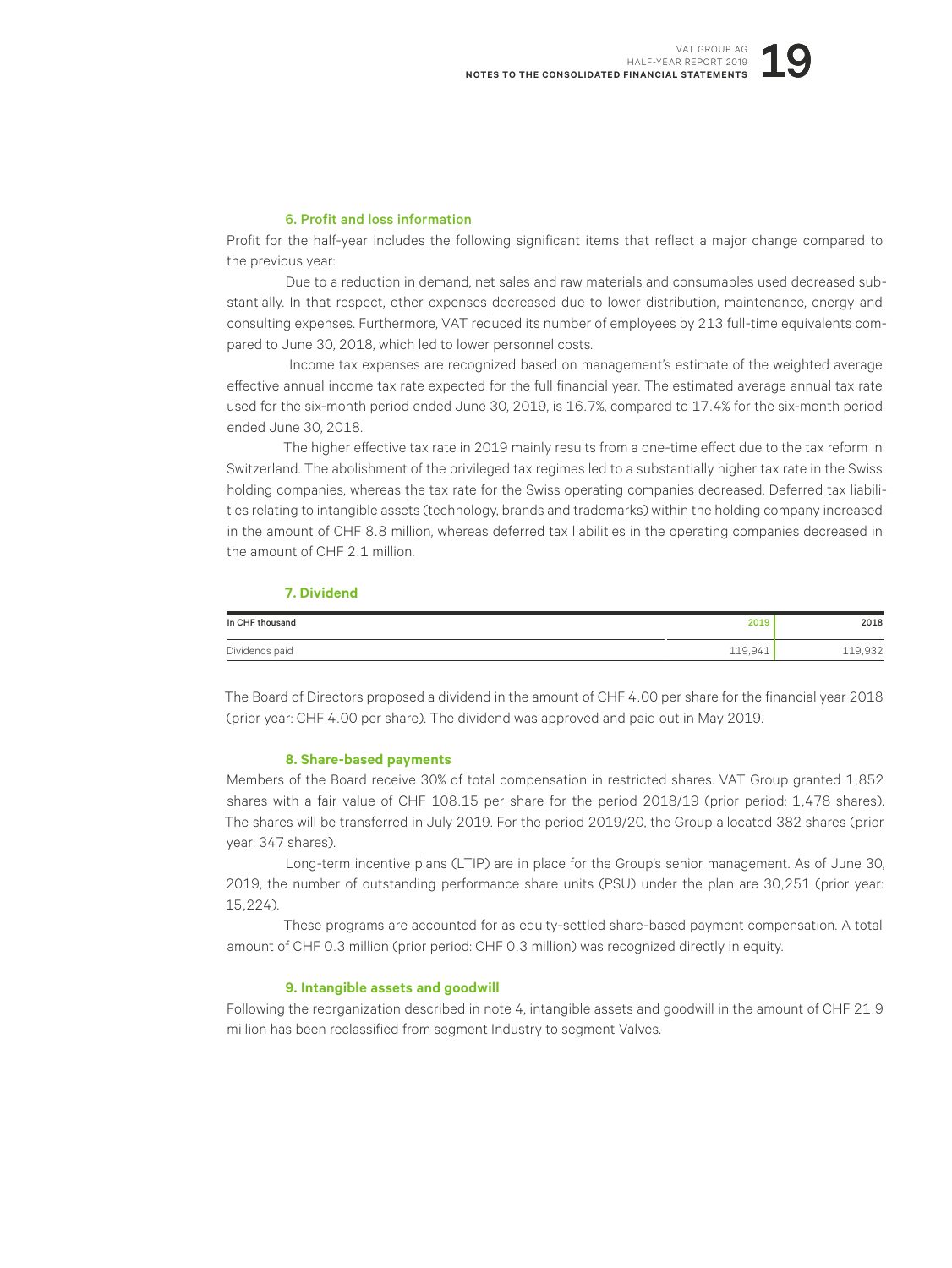### **10. Loans and borrowings**

VAT Group AG maintains a syndicated Revolving Credit Facility (RCF) of USD 300.0 million, maturing in September 23, 2023. The outstanding loan as of June 30, 2019, amounts to CHF 122.6 million. The movement of the outstanding loan in financial year 2019 was mainly driven by raising of CHF 110.0 million and a repayment of CHF 15.0 million. The RCF is subject to the financial covenant "net senior debt/EBITDA" ratio, with which the Group complied with for the six-month period 2019. The carrying amount as of June 30, 2019, includes financing costs of CHF 1.8 million (prior year: CHF 2.2 million), which will be recognized in profit and loss over the remaining duration of the credit facility.

On May 23, 2018, VAT Group issued a fixed-rate bond with a nominal value of CHF 200.0 million, which is listed on the SIX Swiss Exchange (ISIN: CH0417086052). The bond carries a coupon rate of 1.5% and has a term of five years with a final maturity on May 23, 2023. On June 30, 2019, the market value of the bond was CHF 205.9 million.

### **11. Retirement benefit obligation**

An actuarial loss, net of tax, of CHF 5.1 million (June 30, 2018, gain: CHF 3.1 million) was recognized through comprehensive income in the six-month period ended June 30, 2019. The 2019 actuarial loss mainly arises from a lower discount rate.

### **12. Derivative financial instruments**

The following table shows the carrying amounts of the derivatives, which are the only financial instruments measured at fair value material to VAT Group.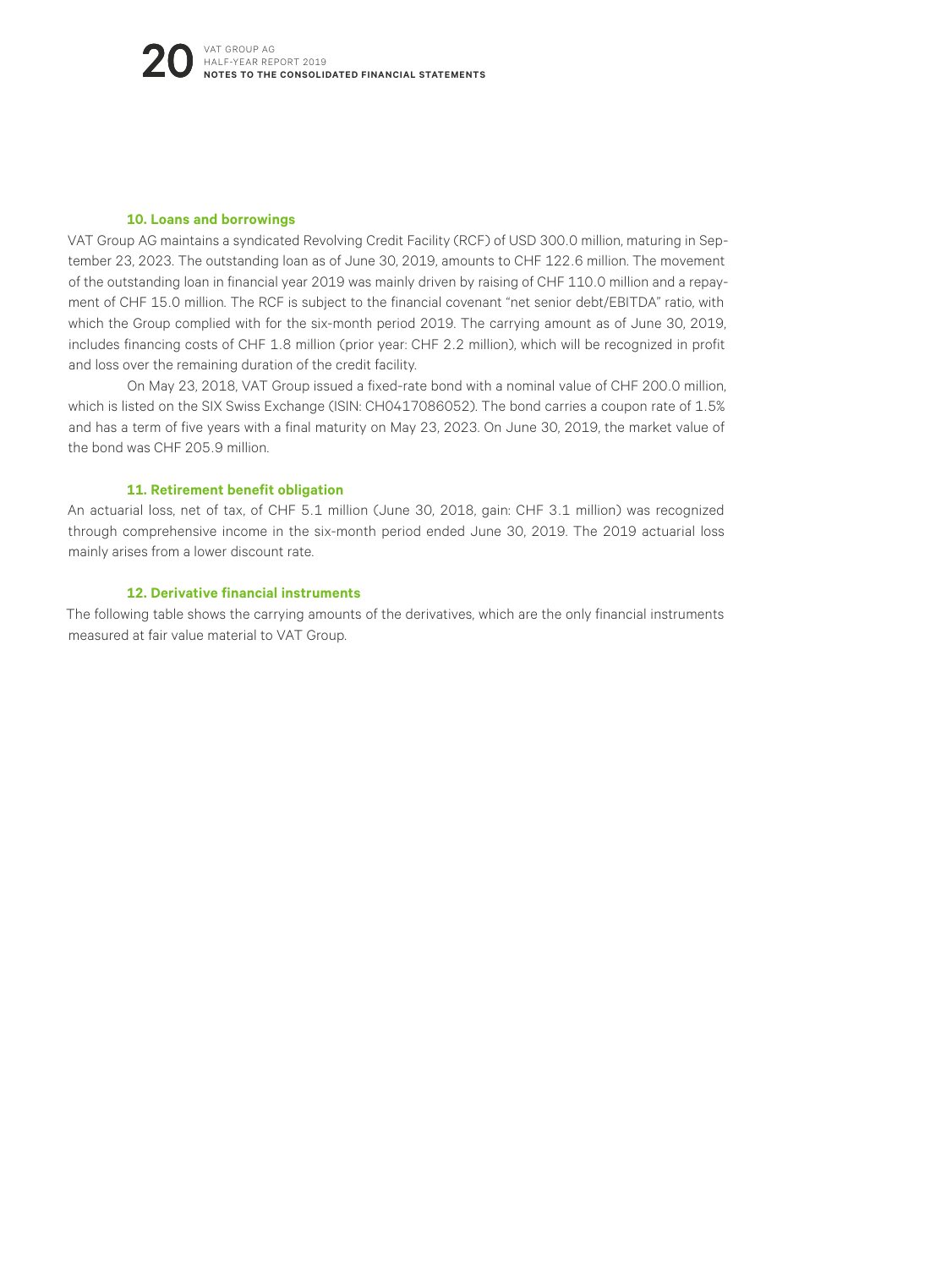### **Derivative financial instruments**

| In CHF thousand                    | Measurement principle | 30.06.2019 | 31.12.2018 |
|------------------------------------|-----------------------|------------|------------|
| Derivatives held for hedging       | $FVLP - Level 21$     | 1,374      | 303        |
| Derivative assets                  |                       | 1,374      | 303        |
| Thereof:                           |                       |            |            |
| Current derivative assets          |                       | 1,374      | 280        |
| Non-current derivative assets      |                       | Ω          | 23         |
| Derivatives held for hedging       | FVI P - I evel $2^1$  | $-382$     | $-1,562$   |
| <b>Derivative liabilities</b>      |                       | $-382$     | $-1,562$   |
| Thereof:                           |                       |            |            |
| Current derivative liabilities     |                       | $-382$     | $-1,539$   |
| Non-current derivative liabilities |                       |            | $-23$      |

1 The fair values of the derivatives held by VAT Group are based on market/broker quotes. Similar contracts are traded in an active market and quotes reflect the actual transactions in similar instruments. If all significant inputs required for the valuation of an instrument are observable, the instrument is included in level 2.

### **Cash flow hedges on foreign exchange contracts**

| As of June 30, 2019<br>In CHF thousand | Fair value | <b>Nominal amount</b> |
|----------------------------------------|------------|-----------------------|
| Cash flow hedges                       | 992        | 138,550               |

On June 30, 2019, the cash flow hedge reserve included net unrealized gains of CHF 0.9 million (prior period: unrealized losses of CHF 4.1 million), net of tax, on derivatives designated as cash flow hedges. Net losses of CHF 3.7 million (prior period: net gains of CHF 0.3 million) were reclassified to earnings in 2019. The maturity of derivatives classified as a cash flow hedge was between 6 and 12 months.

### **13. Principal exchange rates**

The following table summarizes the principal exchange rates for translation purposes.

|                     | Average exchange rates in CHF |                     | Closing exchange rates in CHF |            |            |
|---------------------|-------------------------------|---------------------|-------------------------------|------------|------------|
|                     | 01.01. - 30.06.2019           | 01.01. - 30.06.2018 | 30.06.2019                    | 31.12.2018 | 30.06.2018 |
| 1 Euro              | 1.13                          | 1.17                | 1.11                          | 1.13       | 1.16       |
| 100 Japanese Yen    | 0.91                          | 0.89                | 0.91                          | 0.89       | 0.89       |
| 100 Korean Won      | 0.09                          | 0.09                | 0.09                          | 0.09       | 0.09       |
| 1 Malaysian Ringgit | 0.24                          | 0.25                | 0.24                          | 0.24       | 0.25       |
| 1 US Dollar         | 1.00                          | 0.97                | 0.98                          | 0.98       | 0.99       |

### **14. Events occurring after the end of the reporting period**

There are no events occurring after the end of the reporting period that warrant disclosure.

Haag, Switzerland, August 8, 2019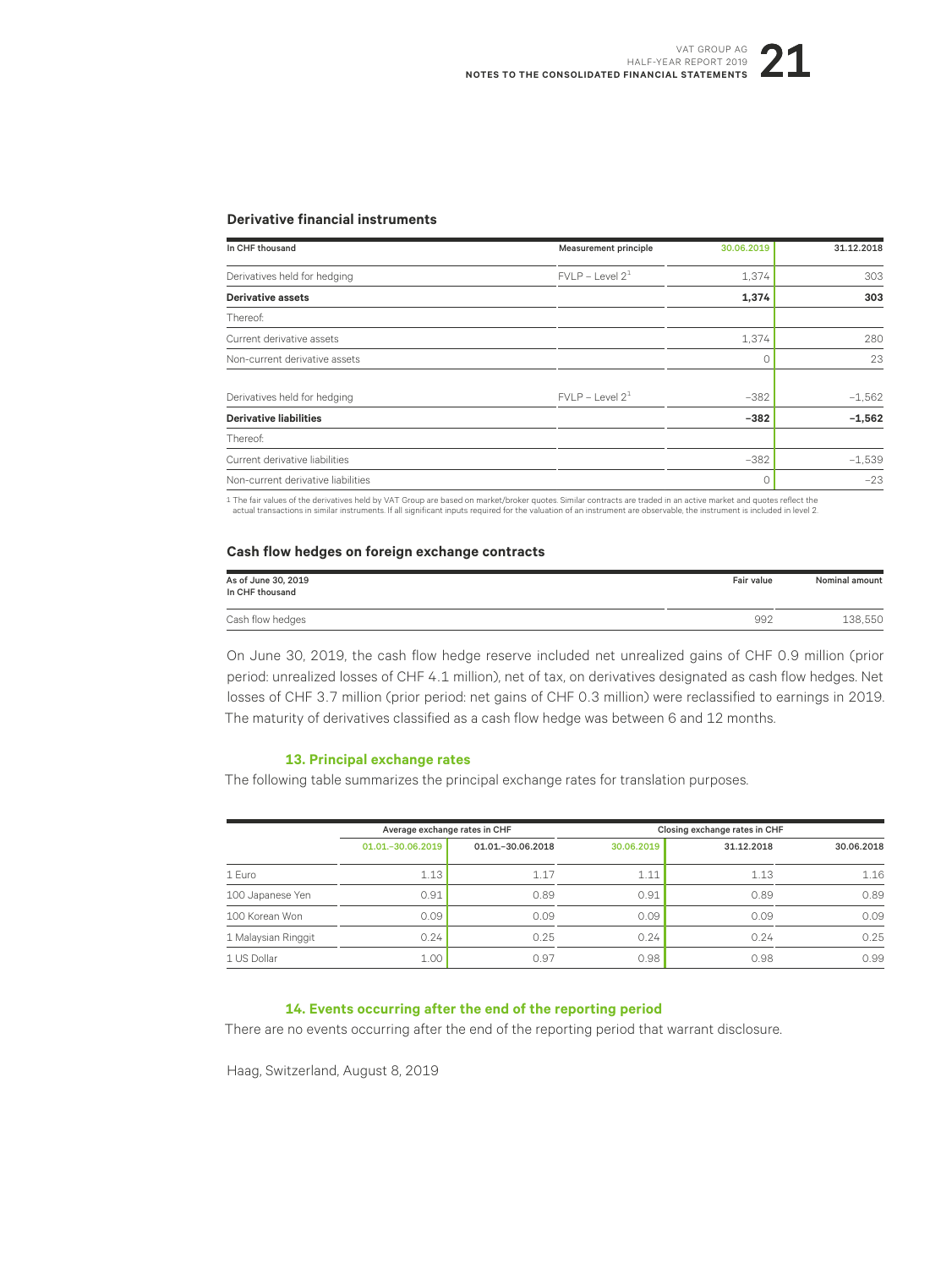# Shareholder Information

Following the decline of VAT's share price in the second half of 2018, primarily the result of the declining business environment in the semiconductor and display sectors, market sentiment began to shift in a positive direction at the end of 2018. Investors gained some confidence that the bottom of the downturn would be reached in the first half of 2019. Supported by a generally positive stock market sentiment, VAT's share price at the end of June 2019 was nearly 40% higher than at the beginning of the year. Compared to the performance of the Swiss Leader Index, this represents an outperformance of over 20%. At about 149,000 shares per day, trading volumes remained at a very healthy level.

While near-term visibility in the company's markets remains limited and international trade frictions are adding market uncertainty, VAT believes that its long-term growth drivers, such as Big Data, device interconnectivity, the Internet of Things and artificial intelligence remain unchallenged. The focus on innovation, operational excellence and further market share gains is expected to generate steady profitability while the management of the net trade working capital together with a disciplined approach to capital expenditures are expected to sustain VAT's strong free cash flow generation capabilities.

### **VAT's major shareholders**

There have been no substantial changes among VAT's top shareholders since the beginning of 2019. As of the publication of this half-year report, there are five shareholders who each own more than 3% of VAT's outstanding shares and whose cumulative shareholding amounts to about 30% of VAT's shares. The free float of VAT shares, as defined by the SIX Swiss Exchange, amounts to approximately 90% at the end of June 2019 and the number of registered shareholders increased from about 13,500 a year ago to over 14,500.



### **Share price development**

■ VACN ■ SPI ex SLI rebased to VACN Ⅲ Daily trading volumes in shares

### **Stock exchange listing**

| Ticker symbol                                | VACN (SIX); VACN.S (Reuters);<br>VACN SW (Bloomberg)     | Legal Entity Identifier (LEI) | 529900MVFK7NVALR7Y83         |
|----------------------------------------------|----------------------------------------------------------|-------------------------------|------------------------------|
| Valor number                                 | 31 186 490                                               | Nominal value                 | CHF 0.10 per share           |
| <b>ISIN</b>                                  | CH0311864901                                             | Free float                    | Approximately 89%            |
| Market capitalization as of<br>June 30, 2019 | CHF 3.61 bn                                              | Number of shares outstanding  | 30.000.000                   |
| Exchange                                     | SIX Swiss Exchange<br>(International Reporting Standard) | Segment                       | Mid & Small Cap Swiss shares |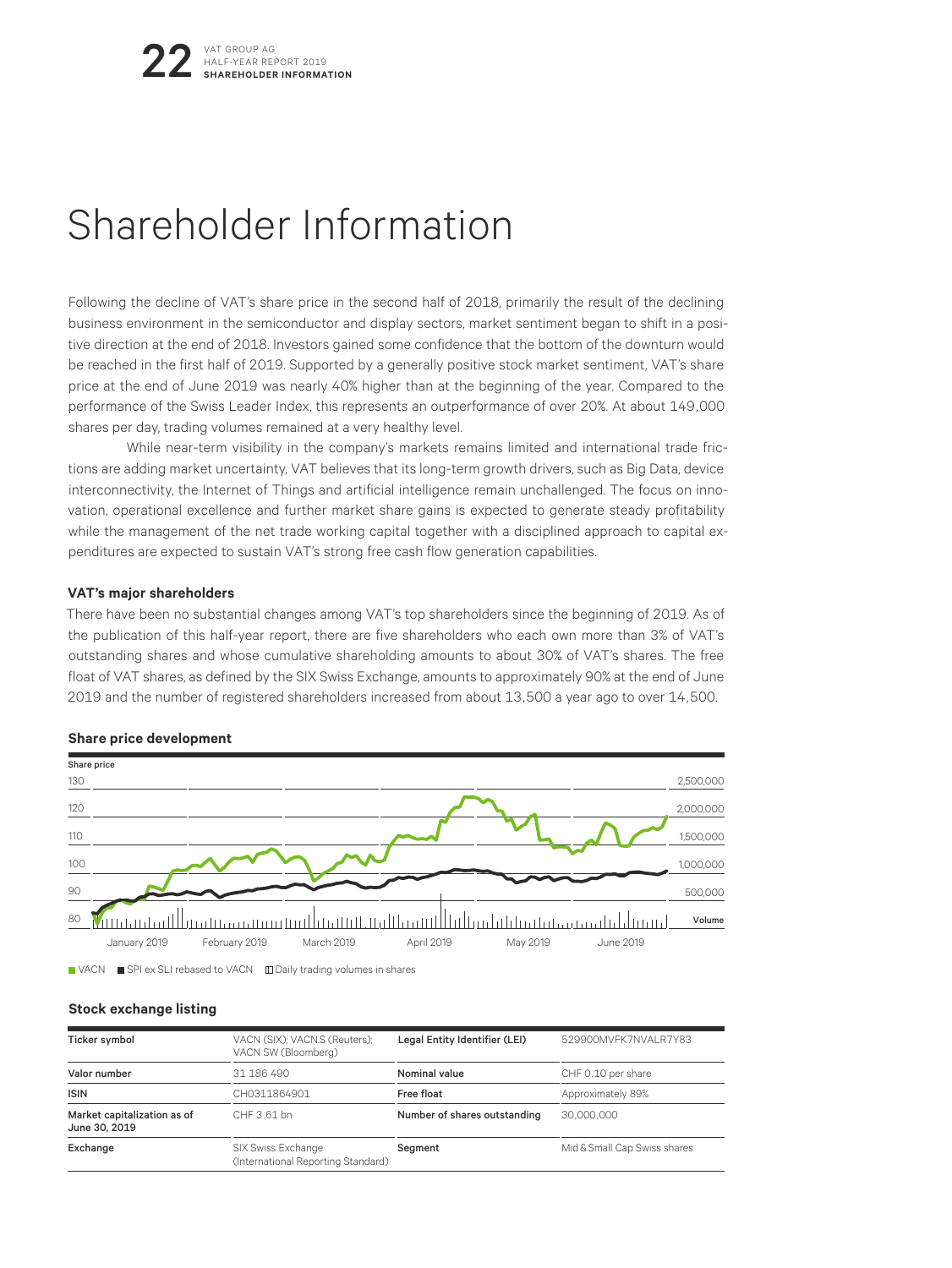# Financial calendar

| Date                       | Event                       |  |
|----------------------------|-----------------------------|--|
| 2019                       |                             |  |
| Thursday, October 24, 2019 | Q3 2019 trading update      |  |
| Monday, November 11, 2019  | VAT Capital Markets Day     |  |
| 2020                       |                             |  |
| Thursday, March 5, 2020    | Full-year 2019 results      |  |
| Thursday, April 23, 2020   | Q1 2020 trading update      |  |
| Thursday, May 14, 2020     | Annual General Meeting 2020 |  |
| Thursday, August 6, 2020   | Half-year results 2020      |  |
| Thursday, October 22, 2020 | Q3 2020 trading update      |  |

# Contact

For further information please contact:

VAT Group AG Seelistrasse 1 9469 Haag T +41 81 772 61 61 www.vatvalve.com

### **Forward-looking Statement**

Forward-looking statements contained herein are qualified in their entirety as there are certain factors that could cause results to differ materially from those anticipated. Any statements contained herein that are not statements of historical fact (including statements containing the words "believes," "plans," "anticipates," "expects," "estimates" and similar expressions) should be considered to be forward-looking statements. Forward-looking statements involve inherent known and unknown risks, uncertainties and contingencies because they relate to events and depend on circumstances that may or may not occur in the future and may cause the actual results, performance or achievements of the company to be materially different from those expressed or implied by such forward-looking statements. Many of these risks and uncertainties relate to factors that are beyond the company's ability to control or estimate precisely, such as future market conditions, currency fluctuations, the behavior of other market participants, the performance, security and reliability of the company's information technology systems, political, economic and regulatory changes in the countries in which the company operates or in economic or technological trends or conditions. As a result, investors are cautioned not to place undue reliance on such forward-looking statements.

Except as otherwise required by law, VAT disclaims any intention or obligation to update any forward-looking statements as a result of developments occurring after the date of this report.

Communications & Investor Relations Michel R. Gerber T +41 81 772 42 55 investors@vat.ch

> Concept/Design/Realization Linkgroup AG, Zurich www.linkgroup.ch

Publishing plattform: PublishingSuite® Linkgroup AG, Zurich www.linkgroup.ch